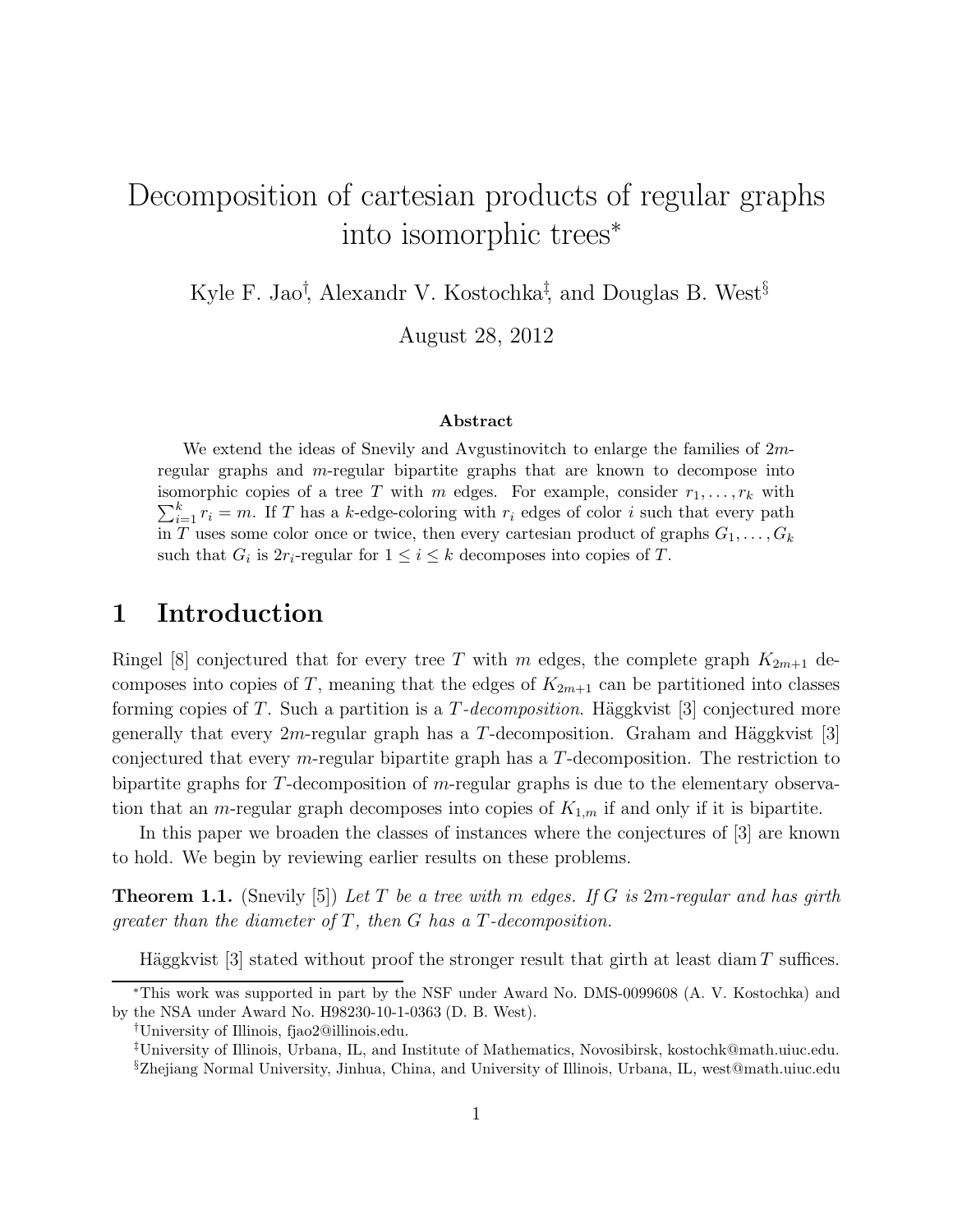Theorem 1.2. (Snevily [5]) *If* T *is a tree with* m *edges, and* G *is the cartesian product of* m *cycles, then* G *has a* T*-decomposition.*

Theorem 1.3. (Snevily [5]) *If* T *is a tree with* m *edges, and* G *is the cartesian product of a* 2l-cycle and  $m-2$  copies of  $K_2$ , then G has a T-decomposition.

The special case of Theorem 1.3 with  $l = 2$  and  $m \geq 2$  is the m-dimensional hypercube; this case was solved earlier by Fink [2]. Fink also showed that the trees in the decomposition could be required to be induced subgraphs.

Our theorem yields various strengthenings of these results.

Corollary 1.4. *Let* T *be an edge-colored tree such that every path* P *in* T *uses some color that appears on at most* q *edges of* P. If the color classes have sizes  $r_1, \ldots, r_k$ , and G is the *cartesian product of regular graphs of degrees*  $2r_1, \ldots, 2r_k$ *, each having girth greater than* q*, then* G *has a* T*-decomposition.*

For  $r_1 = \cdots = r_k = 1$ , Corollary 1.4 yields Theorem 1.2. For  $k = 1$  and general  $r_1 = m$ , it becomes Theorem 1.1. In this case  $(k = 1$  and no cartesian products), there has been some work on decompositions into special trees.

**Theorem 1.5** (Kouider and Lonc [6]). *For*  $m \leq 2g - 3$ , *every* 2*m*-regular graph with girth *at least* g *decomposes into paths of length* m*.*

Theorem 1.5 strengthens Theorem 1.1 for the special case of paths. We will use the case  $m = 3$  of their technically stronger version of Theorem 1.5 in giving an application of our theorem. Meanwhile, what our Theorem 2.1 says for  $2m$ -regular graphs is the following, which essentially is implicit in Snevily's proof of Theorem 1.1. (Neither of Corollary 1.6 and Theorem 1.5 implies the other.)

Corollary 1.6. *Let* T *be a tree with* m *edges, and let* G *be a* 2m*-regular graph. If* G *has a* 2*-factorization such that every cycle consisting of edges from distinct* 2*-factors has length greater than the diameter of* T*, then* G *has a* T*-decomposition.*

Finally, for cartesian products of bipartite graphs our theorem yields the following, which becomes Theorem 1.3 when  $r_1 = 2$  and  $r_2 = \cdots = r_k = 1$  and the factors are connected.

Corollary 1.7. *Let* T *be an edge-colored tree such that every path* P *in* T *uses some color that appears on at most three edges of* P. If the color classes have sizes  $r_1, \ldots, r_k$ , and G *is the cartesian product of regular bipartite graphs of degrees*  $r_1, \ldots, r_k$ , then G has a T*-decomposition.*

Snevily [5] proved his results by seeking more structure in the decompositions. He labeled  $V(T)$  and required each vertex of G to appear with distinct labels in the copies of T incident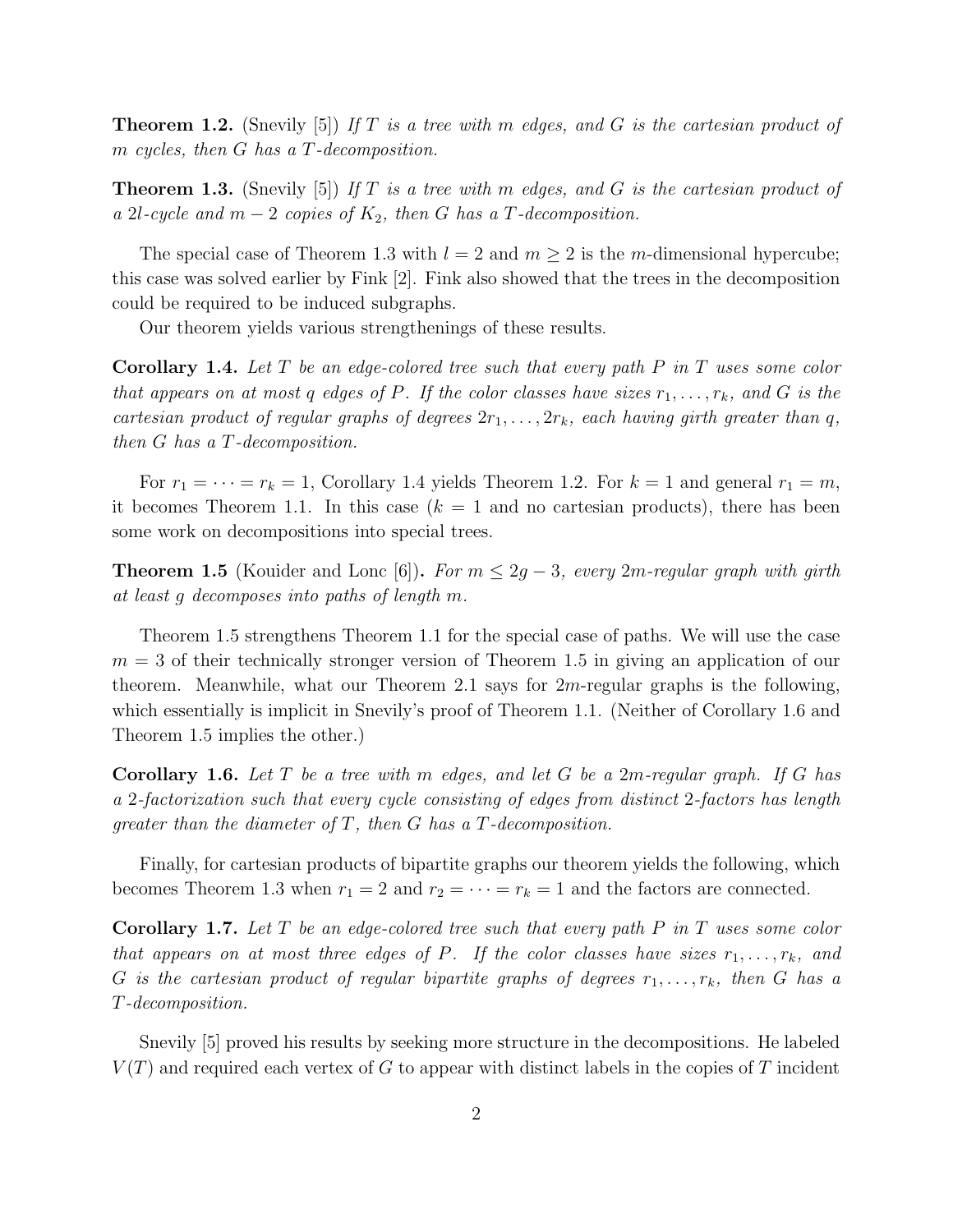to it. Avgustinovich [1] obtained results on decompositions of bipartite graphs into induced copies of  $T$  by considering labels on the edges of  $T$ . We combine and extend these ideas to give a general sufficient condition in Theorem 2.1 for the existence of a T-decomposition of G when G is a 2m-regular cartesian product of regular graphs with even degree. (There is an analogous result for  $m$ -regular cartesian products of regular bipartite graphs, but we leave discussion of that to Section 2.)

We employ Avgustinovich's edge-labeling idea in the sense of coloring the edges of T. When G is the cartesian product of  $G_1, \ldots, G_k$  and  $G_i$  is  $2r_i$ -regular, with  $\sum r_i = m$ , we give color i to  $r_i$  edges in T. The existence of a suitable edge-coloring guarantees the decomposition. As in Snevily's results, we guarantee a decomposition having a stronger property to facilitate the inductive proof. Each vertex appears in  $m + 1$  copies of T, once representing each of the  $m + 1$  vertices in a numbering of  $V(T)$ .

As suggested in Corollary 1.6, our general sufficient condition in Theorem 2.1 permits more delicate interaction between the edge-coloring of T and chosen 2-factorizations of  $G_1, \ldots, G_k$ , rather than just imposing girth requirements on  $G_1, \ldots, G_k$ . Girth requirements are one way to ensure that the hypotheses of Theorem 2.1 hold. In Sections 3–5, we study conditions on  $r$  to guarantee that  $T$  has an edge-coloring of the type needed to guarantee (via Theorem 2.1) that a T-decomposition will exist regardless of the girth or choice of 2-factorizations in  $G_1, \ldots, G_k$ . To make this precise, we introduce some terminology.

**Definition 1.8.** Given a k-tuple r with sum m, an edge-coloring of a tree with m edges is *r*-exact if it has  $r_i$  edges of color i, for  $1 \leq i \leq k$ . We always index the multiplicities so that  $r_1 \leq \cdots \leq r_k$ . An edge-coloring of a tree T is q-good if every path in T has some color appearing on it that appears at most q times on it (such a path is q*-bounded*).

Corollary 1.4 states that If  $T$  has a 2-good  $r$ -exact edge-coloring, then every product of simple regular graphs with degrees  $2r_1, \ldots, 2r_k$  has a T-decomposition. (Similarly, when each  $G_i$  is bipartite and  $r_i$ -regular, one seeks a 3-good r-exact edge-coloring, since the product has girth at least 4.)

When  $r_1 \geq 3$  (and hence  $m/k \geq 3$ ), the path  $P_m$  has no 2-good r-exact edge-coloring. Nevertheless, we will study circumstances with  $m/k < 4$  under which a coloring that guarantees T-decompositions exists.

A tree T is *special* if it has a vertex x such that every component of  $T - x$  has at most two edges. Large special trees are very far from paths. In Section 3, we discuss when special trees have 2-good r-exact edge-colorings.

In Section 4 we introduce a weaker restriction on edge-colorings. An edge-coloring of T is *weakly* 2*-good* if every path in T is either 2-bounded or has a color appearing only on a 3-edge subpath whose two internal vertices have degree  $2$  in  $T$ . Using a result of Kouider and Lonc [6] on decomposition of regular graphs, we apply our general condition in Theorem 2.1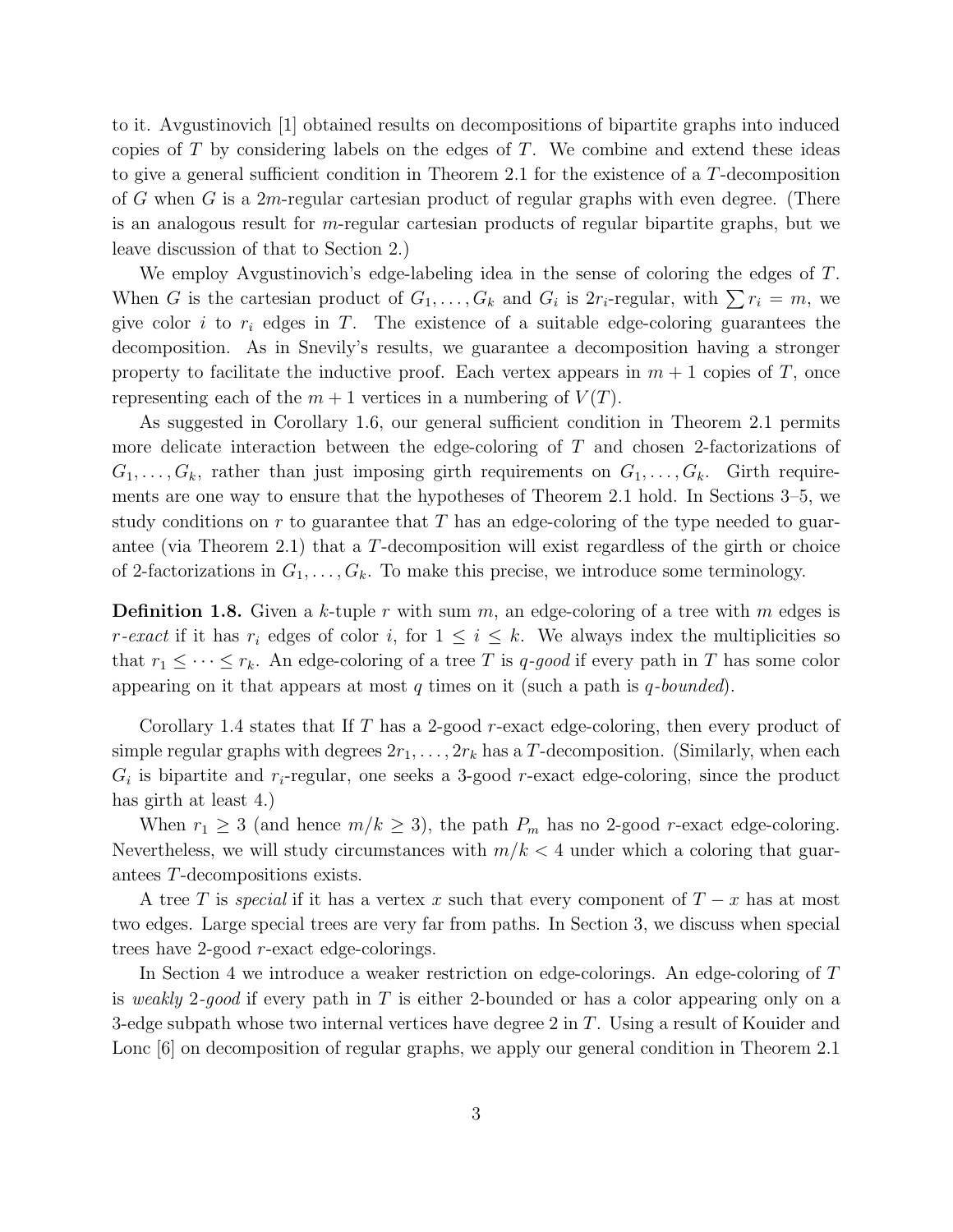to prove that if  $T$  has a weakly 2-good  $r$ -exact edge-coloring, then again every cartesian product of regular graphs with degrees  $2r_1, \ldots, 2r_k$  has a T-decomposition.

By using the results on 2-good edge-colorings of special trees, we show that  $m/k < 4$ and  $r_k \leq \lceil \frac{m+1}{2} \rceil$  together guarantee weakly 2-good r-exact edge-colorings of all trees with m edges. Certain cases in our inductive proof of this result require splitting the list  $r$  into two lists with sum r to which the induction hypothesis can be applied. In particular, one needs each list in the split to have sufficiently many nonzero terms. The splittability results are of interest on their own. They are the most difficult technical results of the paper, so we postpone their proofs to Section 5.

## 2 The General Decomposition Theorem

Let G be the cartesian product of regular graphs  $G_1, \ldots, G_k$ . The product decomposes naturally into copies of  $G_1, \ldots, G_k$ , which yields a natural k-coloring of  $E(G)$  by giving color i to the edges whose endpoints differ in the ith coordinate (this *coordinate coloring* forms copies of  $G_i$ ). To produce a T-decomposition of G, we similarly color  $E(T)$  with k colors, and the inductive proof will produce a decomposition in which for each  $i$  the edges of color i in each copy of T belong to copies of  $G_i$  in the coordinate coloring of G. Thus the sizes  $r_1, \ldots, r_k$  of the color classes in T must be proportional to the sizes of  $G_1, \ldots, G_k$ .

We require further structure for the coloring and the decomposition. Our approach works in two settings: either each  $G_i$  is a  $2r_i$ -regular graph, or each  $G_i$  is an  $r_i$ -regular bipartite graph. In each case, we use a factorization  $\mathbf{F}_i$  of each  $G_i$ . In the nonbipartite case,  $\mathbf{F}_i$  is a 2-factorization, guaranteed to exist by Petersen's Theorem [7]. In the bipartite case,  $\mathbf{F}_i$  is a 1-factorization, guaranteed to exist by the Marriage Theorem of Frobenius and König [4]. In both cases,  $\mathbf{F}_i$  consists of  $r_i$  factors. Given a one-to-one correspondence between  $\mathbf{F}_i$  and the set of edges with color  $i$  in  $T$ , our  $T$ -decomposition of  $G$  embeds each edge of  $T$  with color *i* along an edge arising from the corresponding factor in  $\mathbf{F}_i$ .

Theorem 2.1. *Let* T *be a tree with* m *edges. Let* r *be a nondecreasing* k*-tuple with sum* m. Color  $E(T)$  so that  $r_i$  edges have color i. Let G be the cartesian product of multigraphs  $G_1, \ldots, G_k$ , where

*Case 1: each* G<sup>i</sup> *is an* ri*-regular bipartite multigraph, or*

*Case 2: each*  $G_i$  *is a 2r<sub>i</sub>-regular multigraph.* 

In Case *j*, for each *i* let  $\mathbf{F}_i$  be a *j*-factorization of  $G_i$ , and establish a one-to-one correspondence that pairs each edge of color  $i$  in  $T$  with one factor in  $\mathbf{F}_i$ . If every path  $P$  in  $T$ *has an edge of some color i such that*  $G_i$  *has no cycle with edges in distinct*  $\mathbf{F}_i$ -classes all *corresponding to edges of* P*, then* G *has a* T*-decomposition.*

*Proof.* The proofs for both Cases are very similar, so we work with "Case j", where  $j \in \{1, 2\}$ . As described above, the coordinate coloring gives color  $i$  to each edge of  $G$  whose endpoints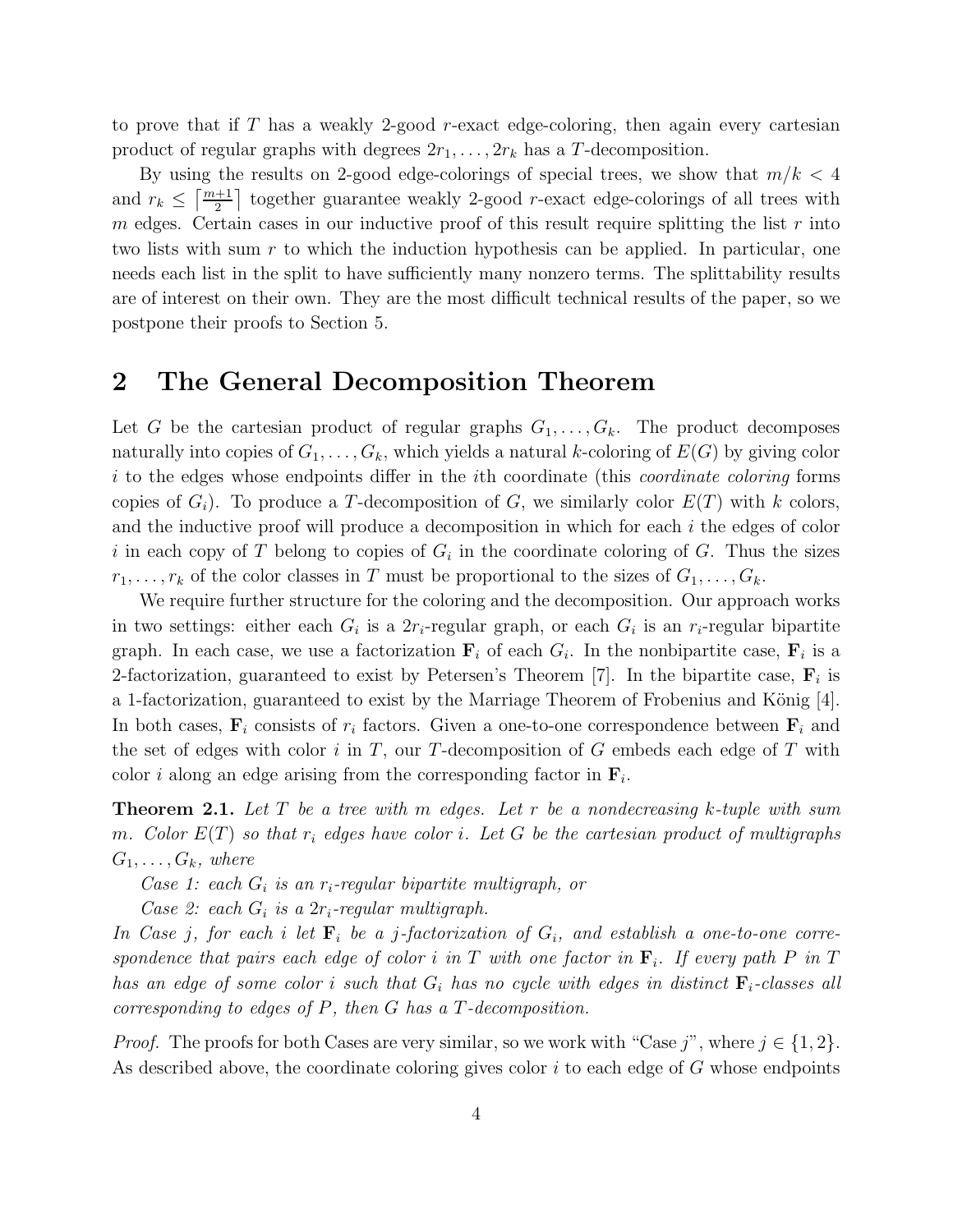differ in coordinate i in the cartesian product. Furthermore, the j-factorizations  $\mathbf{F}_1, \ldots, \mathbf{F}_k$ yield a *canonical j-factorization* of G by decomposing each copy of  $G_i$  according to  $\mathbf{F}_i$  and combining these decompositions. Thus each edge of  $T$  corresponds to a j-factor of  $G$ .

We prove a stronger result by induction on m. We produce a T-decomposition such that in each copy of T, each edge  $e$  is embedded as an edge of the j-factor in G corresponding to e. Furthermore, each vertex of G represents distinct vertices of T in the copies of T using it in the decomposition. More precisely, in Case 2 each vertex of G appears in  $m+1$  copies of T, once as each vertex of T. In Case 1, with T having partite sets  $X'$  and  $Y'$ , and G having partite sets X and Y, each vertex of X appears in  $|X'|$  copies of T, once as each vertex of  $X'$ , and similarly for Y and Y'.

For  $m = 1$ , the claim is immediate. In Case 1, G consists of isolated edges that can be labeled as desired. In Case 2, follow the cycles in the single 2-factor, labeling each edge in order with the two leaves of T.

For  $m > 1$ , let u be a leaf of T, with neighbor v, and let  $T' = T - u$ . By symmetry, we may assume that uv has color k in the coloring of  $E(T)$ . Let H be the j-factor of  $G_k$  in  $\mathbf{F}_k$ that corresponds to uv.

Let  $G'$  be the graph obtained by deleting  $E(H)$  from all copies of  $G_k$  in the product. Thus G' is the cartesian product of  $G_k - E(H)$  with all of  $G_1, \ldots, G_{k-1}$  (when  $k = 1$ , this degenerates to  $G = G_k$  and  $G' = G - E(H)$ . Since the paths in T' are contained in T, deleting  $E(H)$  leaves j-factorizations that satisfy the hypotheses for  $G'$ . Consider the  $T'$ -decomposition of  $G'$  provided by applying the induction hypothesis to  $G'$ .

In Case 1, we may assume by symmetry that  $v \in X'$ , and for each  $w \in X$  we let  $wy$  be the edge incident to w in H. In Case 2, for each  $w \in V(G)$  we let y be the vertex following w on the cycle through w in  $H$  (along a consistent orientation of the cycle).

We extend the copy  $\hat{T}$  of  $T'$  having v at w by adding the edge wy. To see that y is not already in T, suppose that it is, and let P be the path from w to y in T. The edges of a single color *i* along P correspond to distinct *j*-factors in  $\mathbf{F}_i$ . The edge  $wy$  in color *k* corresponds to a different j-factor in  $\mathbf{F}_k$  from the others in color k along P. Together, P and wy complete a cycle C in G. If color i appears on C, then C collapses to a nontrivial closed trail in  $G_i$ using edges from different *j*-factors in  $\mathbf{F}_i$ . This closed trail contains a cycle in  $G_i$  through distinct  $j$ -factors. This statement holds for every color that appears on  $P$ , which contradicts the hypothesis about paths in T.

Hence  $y \notin V(\hat{T})$ , and the extensions are copies of T. Furthermore, the required stronger statements about the placement of edges and vertices in the decomposition are preserved.  $\Box$ 

There is no obvious common generalization of Cases 1 and 2.

**Example 2.2.** If G is the cartesian product of a 2r-regular graph  $C$  and an s-regular bipartite graph B, one would seek a T-decomposition of G, where T has  $r + s$  edges. When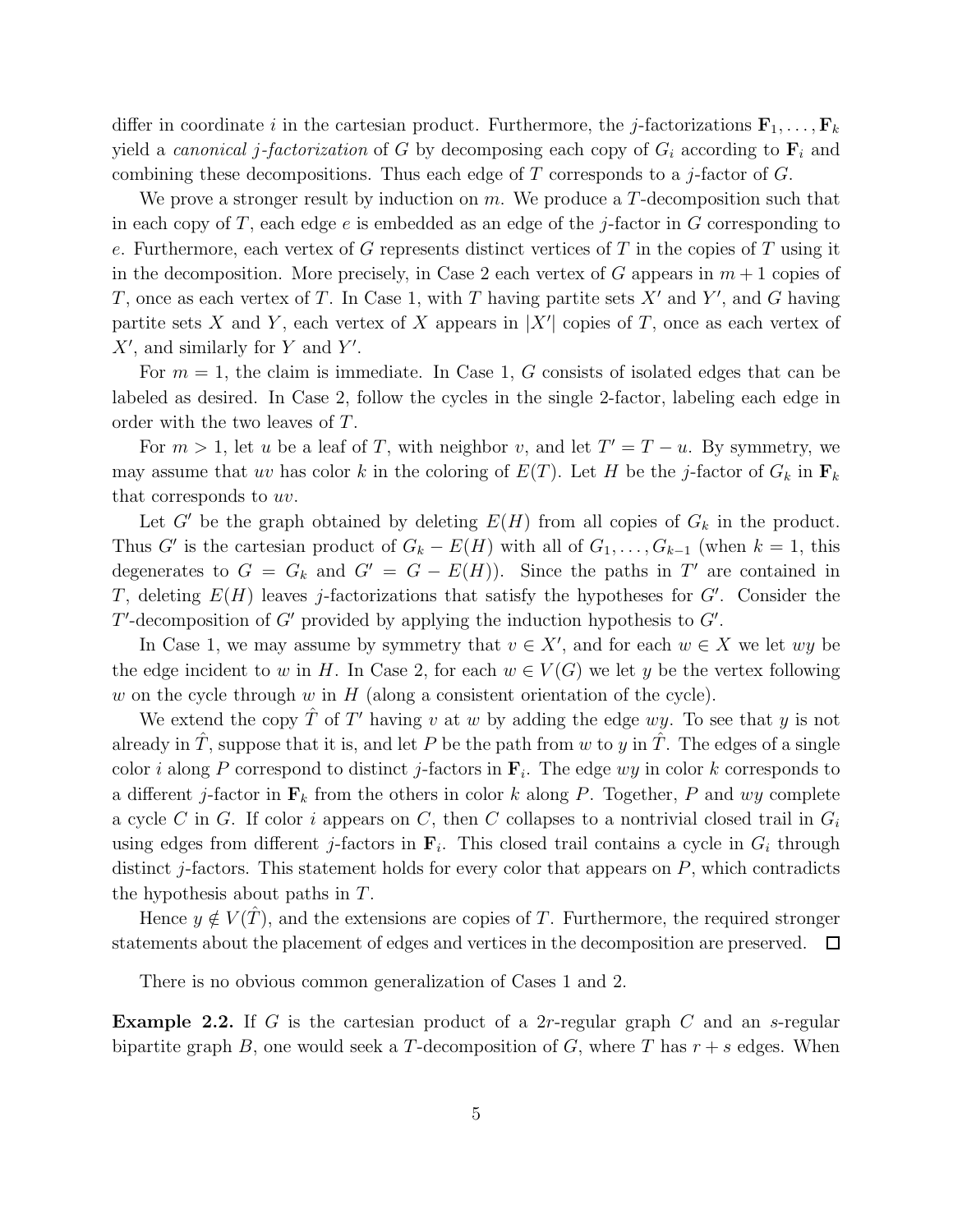$C = K_3$  and  $B = K_{3,3}$ , we have  $r = 1$  and  $s = 3$ , but the product has 45 edges, and 45 is not divisible by 4.  $\Box$ 

In the rest of this section, we study paths. We begin with a simple way to guarantee q-good edge-colorings.

# **Definition 2.3.** A k-tuple r is greedily q-good if  $r_i \leq q \left(1 + \sum_{j for all i.$

Corollary 2.4. *Let* T *be a path with* m *edges, and let* r *be a* k*-tuple of positive integers with sum m.* Let G be the cartesian product of graphs  $G_1, \ldots, G_k$ . If each  $G_i$  is  $2r_i$ -regular and  $r$  *is greedily* 2-good, then  $G$  has a  $T$ -decomposition. If each  $G_i$  is bipartite and  $r$  is greedily 3*-good, then* G *has a* T*-decomposition.*

*Proof.* Since a vacuous sum is 0, we have  $r_1 \leq 2$  in the first case and  $r_1 \leq 3$  in the second.

Consider the first statement. By Corollary 1.4, it suffices to partition  $E(T)$  into color classes of sizes  $r_1, \ldots, r_k$  such that each subpath uses a color that appears at most twice on it, since each  $G_i$  has girth at least 3.

Starting with  $r_1$  copies of 1, we inductively produce a list of colors in order for the edges. To add copies of i, insert at most two copies of i in each space between entries of the previous list. Since  $r_i \leq 2(1+\sum_{j=1}^{i-1} r_j)$ , there is enough room to do this.

To complete the proof, observe that on every subpath, the smallest label appears at most twice. This holds because a path with three copies of i on it must have an smaller label on some internal edge.

Since bipartite graphs have girth at least 4, the analogous argument works for the second statement, using Corollary 1.7.  $\Box$ 

**Lemma 2.5.** If  $m/k < q+1$ , then r is greedily q-good, and hence  $P_m$  has a q-good r-exact *edge-coloring.*

*Proof.* If  $\sum_{j\leq i} r_j \geq i(q+1)$  for some i, then  $r_j \geq q+1$  for  $j \geq i$ , since r is nondecreasing. Hence  $m \geq \sum_{j=1}^{k} r_j \geq k(q+1)$ , which contradicts  $m \lt k(q+1)$ . Therefore, we have  $\sum_{j\leq i} r_j < i(q+1)$  for each i. Also,  $i-1 \leq \sum_{j, so$ 

$$
r_i + \sum_{j < i} r_j < i(q+1) \le q + 1 + (q+1) \sum_{j < i} r_j,
$$

which simplifies to  $r_i \leq q(1 + \sum_{j < i} r_j)$ .

Being greedily 2-good is not a necessary condition for  $P_m$  to have a 2-good r-exact edgecoloring. For example, when  $r = (2, 26, 26, 26)$ , still there is a 2-good r-exact edge-coloring of  $P_{81}$ . On the other hand, Lemma 2.5 is sharp: some lists satisfying  $m/k < q + 1$  are not greedily  $(q-1)$ -good, and the ratio  $m/k$  needed to guarantee q-good r-exact colorings for general trees must be much smaller.

 $\Box$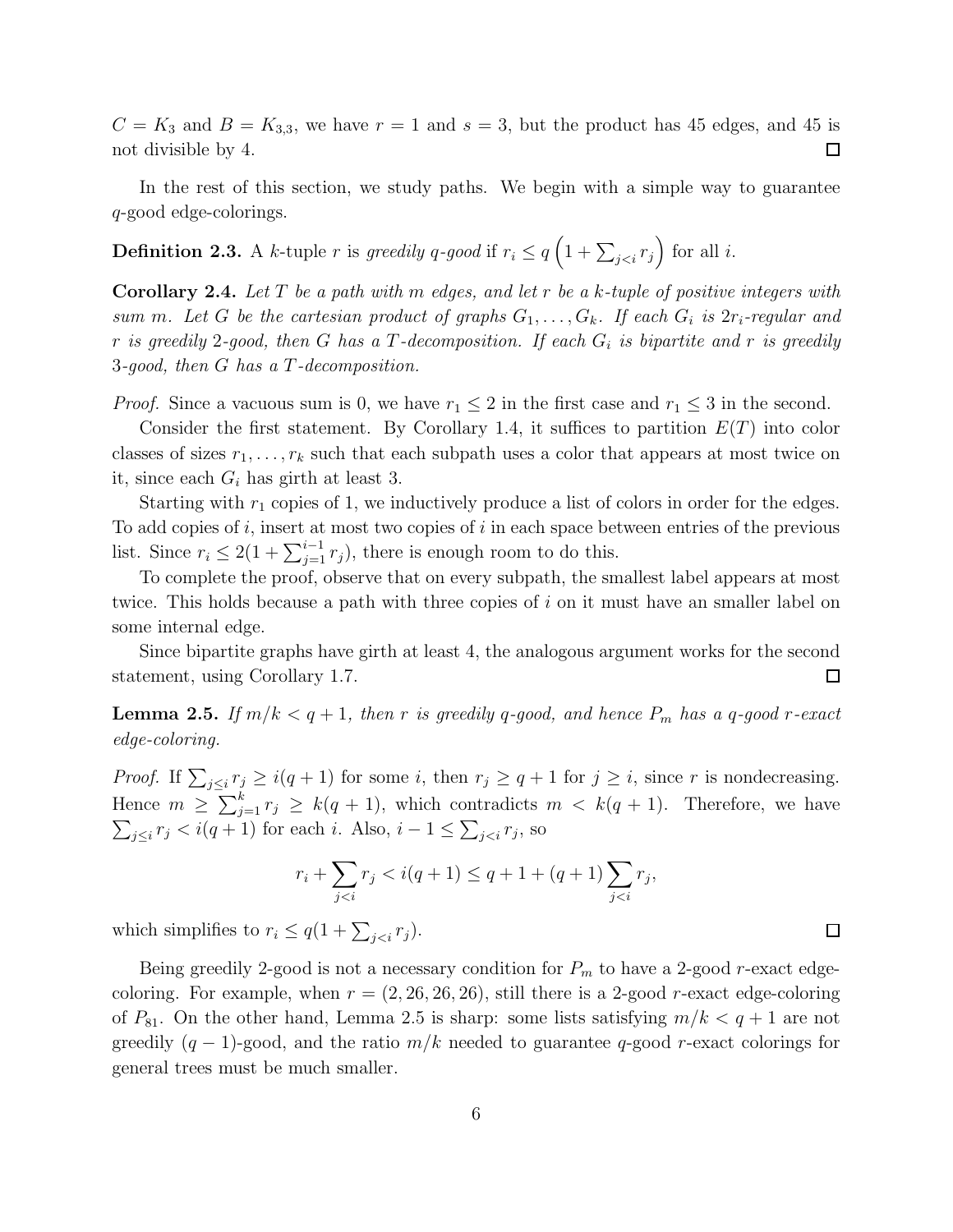**Example 2.6.** Define r by  $r_i = 1$  for  $1 \leq i \leq k-1$  and  $r_k = qk$ . Since  $\sum r_i = (q+1)k - 1$ , the ratio condition holds, but  $r_k = qk > (q-1)k = (q-1)(1 + \sum_{i \leq k} r_i)$ . Hence r is not greedily  $(q-1)$ -good.

Similarly, if  $r_1 = q$  and  $r_i = q + 1$  for  $2 \le i \le k$ , then  $\sum r_i = (q + 1)k - 1$ , but  $r_1 > q - 1$ . Again r is not greedily  $(q-1)$ -good.

Now consider a tree T having one central vertex of degree  $k+1$  that is a common endpoint of  $k+1$  paths of length  $\lceil (q+1)/2 \rceil$ . Thus  $m = (k+1) \lceil (q+1)/2 \rceil$ , so  $m/k$  is just over half of  $q + 1$ . Let  $r_i = 1$  for  $i < k$  and  $r_k = m - k + 1$ . Every r-exact edge-coloring leaves two branches completely in color k, forming a monochromatic path of length at least  $q + 1$ .  $\Box$ 

Example 2.6 suggests that general trees are much more difficult to handle than paths.

## 3 2-Good Edge-Colorings of Special Trees

We now restrict our attention to Case 2: G is the cartesian product of  $G_1, \ldots, G_k$ , where each  $G_i$  is  $2r_i$ -regular. Let  $r = (r_1, \ldots, r_k)$ , indexed in nondecreasing order, and let  $m = \sum r_i$ . If the factors are simple graphs, then every cycle contains at least three edges. In this case, if T has a 2-good *r*-exact edge-coloring, then Theorem 2.1 implies that G has a T-decomposition. Thus it is natural to ask (1) when does a tree have such an edge-coloring, and (2) are there weaker conditions than 2-good edge-coloring for T that guarantee a T-decomposition of  $G$ ?

For simplicity, we always assume that T has m edges and r is a nondecreasing list of  $k$ positive integers with sum m. Let  $\ell(v)$  be the number of leaf neighbors of a vertex v in T.

**Proposition 3.1.** *If* T has a 2*-good* r*-exact edge-coloring, then*  $r_k \leq m - d(v) + \max\{\ell(v), 1\}$ *for all*  $v \in V(T)$ *. In addition,*  $r_k > m - d(v) + l(v)$  *only when*  $l(v) = 0$  *and the components of*  $T - v$  *are all stars.* 

*Proof.* Given a 2-good r-exact edge-coloring of T, let  $E_k$  be the set of edges having color k. Fix  $v \in V(T)$ . Let F be the set of edges incident to v and F' be the subset of F consisting of edges incident to leaves of T. If  $|E_k \cap F| \leq 1$ , then  $r_k \leq m - d(v) + 1$ , since otherwise there is a path of length 3 in color k. If  $|E_k \cap F| \geq 2$ , then the edges in  $E_k - F$  are not incident to any edge in  $E_k \cap F$ . Each edge of  $E_k \cap (F - F')$  is incident to at least one edge that is not incident to v and does not lie in  $E_k$  (see Figure 1). Thus  $|E_k - F'| = |E_k - F| + |E_k \cap (F - F')| \leq m - d(v)$ . Since  $|E_k \cap F'| \le \ell(v)$ , we have  $|E_k| = |E_k - F'| + |E_k \cap F'| \le m - d(v) + \ell(v)$ .

If  $r_k > m - d(v) + \ell(v)$ , then  $\ell(v) = 0$  and  $r_k = m - d(v) + 1$ , which requires that  $|E_k \cap F| = 1$  and all edges not incident to v have color k. Therefore, every component of  $T - v$  has no 3-edge path and hence is a star.  $\Box$ 

This suggests the question of when this condition is sufficient. Unfortunately, it is not sufficient even for trees with diameter 4.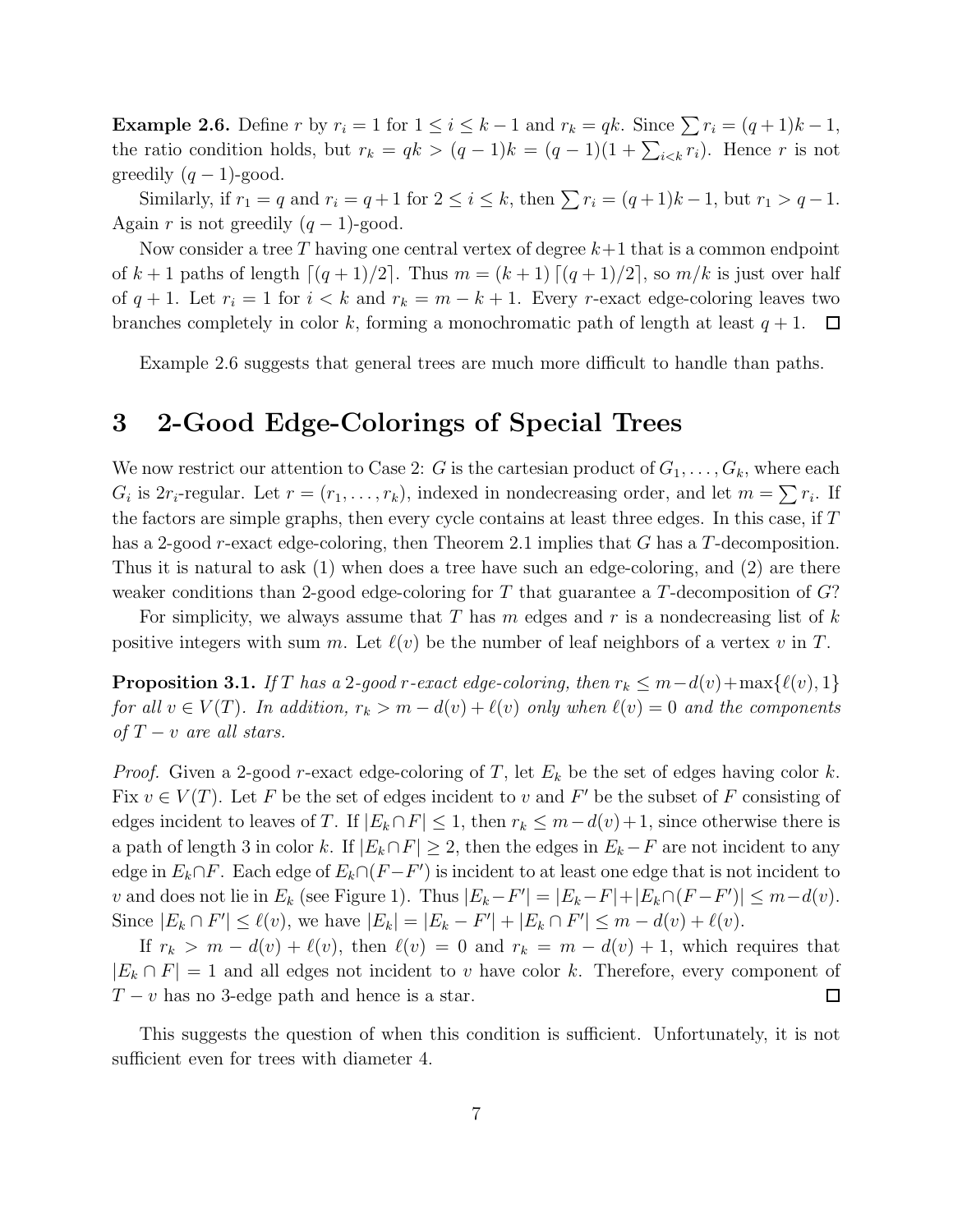

Figure 1

**Example 3.2.** Given  $a \geq 3$  and  $b \geq 2$ , let  $T_{a,b}$  be the tree having a vertex u with  $d(x) = a$ such that every component of  $T - u$  is a star with b edges whose center is adjacent to x. Consider  $r = (r_1, r_2)$  with  $a + b \leq r_1 \leq m/2$  and  $r_1 + r_2 = m$ . Note that  $\ell(x) = 0$  and  $m = a + ab$ . Note also that always  $r_2 \leq m - d(x) - b$ , so the necessary condition holds.

We show that  $T_{a,b}$  has 2-good r-exact edge-colorings only when  $r_1 - a$  is a multiple of  $b-1$ . Suppose  $T_{a,b}$  has a 2-good r-exact edge-coloring. Let F be the set of edges incident to  $x$ , and let  $i$  be the number of edges in  $F$  having color 1.

Since  $r_2 \geq m/2 \geq a+b$ , we have  $r_2 > a$ , and therefore  $i \geq 1$ . If  $i = 1$ , then at least two edges in F have color 2, since  $a \geq 3$ . The pendant edges incident to an edge in F of color 2 now must have color 1; otherwise we get a monochromatic path of length 3. Hence  $r_1 \geq 1 + (a-1)b$ . Since  $r_1 \leq m/2$ , we have  $1 + (a-1)b \leq (a+ab)/2$ , which simplifies to  $(a-2)(b-1) \leq 0$ , a contradiction. If  $i \geq 2$ , then the pendant edges incident to an edge of color 1 have color 2. If  $i \ge a-1$ , then  $r_1 \le a-1+b$ , which contradicts  $r_1 \ge a+b$ . Therefore, at least two edges in F have color 2.

In the remaining case,  $2 \leq i \leq a-2$ . Now the color of every pendant edge differs from the color of the edge in F incident to it. Hence  $r_1 = a-i+ib$ . Consequently, if  $a+b \leq r_1 \leq m/2$ and  $r_1 - a$  is not a multiple of  $b - 1$ , then  $T_{a,b}$  with  $a \geq 3$  and  $b \geq 2$  has no 2-good r-exact edge-coloring. For the degenerate case  $b = 1$ , a 2-good r-exact edge-coloring exists only when  $r_1 \in \{a-1, a\}.$  $\Box$ 

Nevertheless, the condition is sufficient for a special family of trees with diameter 4.

**Definition 3.3.** Given the nondecreasing list r of length k, define a function  $c_r : [m] \to [k]$ by letting  $c_r(t)$  be the least index h such that  $t \leq \sum_{i \leq h} r_i$ .

Lemma 3.4. *Let* T *be a tree consisting of paths of length at most 2 having a common endpoint* x. If  $r_k \leq m - d(v) + \max\{\ell(v), 1\}$  *for all*  $v \in V(T)$ *, then* T *has a* 2*-good* r-exact *edge-coloring.*

*Proof.* Note that  $m - d(v) + \max{\ell(v), 1}$  is minimized when  $v = x$ . Note also that  $m =$  $2d(x) - \ell(x)$ . Index the edges as  $e_1, \ldots, e_m$  so that the first  $d(x) - \ell(x)$  edges are the non-pendant edges incident to x, the next  $\ell(x)$  edges are the pendant edges incident to x,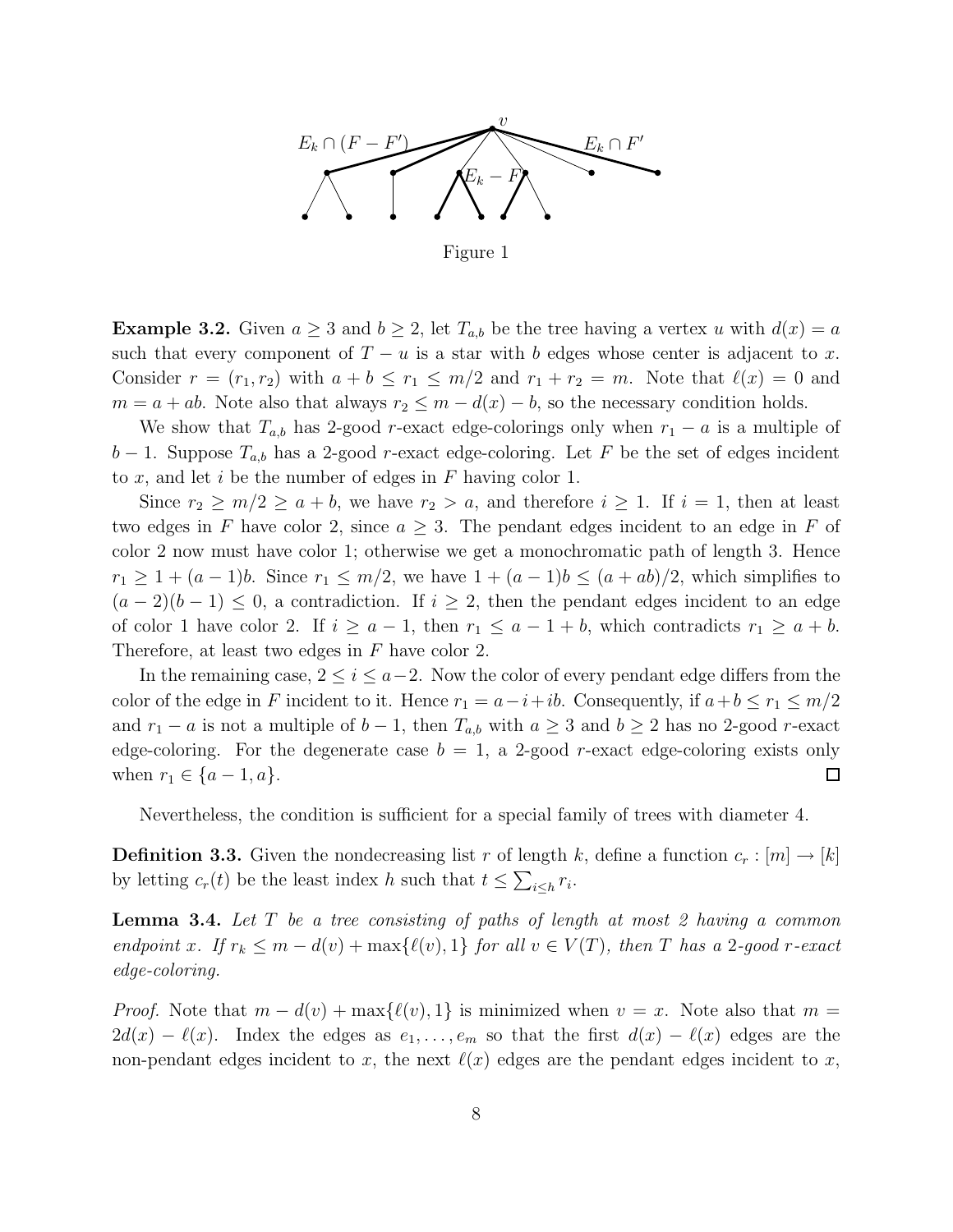and the last  $m - d(x)$  edges are the edges not incident to x, with  $e_t$  incident to  $e_{t-d(x)}$  for  $d(x) < t \leq m$ . Let the color assigned to edge  $e_t$  be  $c_r(t)$ . By construction, this coloring is r-exact; we claim that also it is 2-good.

Suppose that  $P$  is a monochromatic 3-edge path in this coloring. Let  $e_t$  be the edge in P with least index. Note that  $1 \le t \le d(x) - \max{\{\ell(x), 1\}}$ . It follows that  $e_{t'}$  gets color  $c_r(t)$  for all t' with  $t \le t' \le t + d(v)$ , and hence  $r_{c_r(t)} \ge d(x) + 1$ . If also  $c_r(t) < k$ , then  $r_{c_r(t)} + r_k > 2d(x) \geq m$ . Thus  $c_r(t) = k$ , so  $e_{t'}$  gets color k for  $t \leq t' \leq m$ . Therefore,  $r_k \geq m-t+1 \geq m-d(x)+\max\{\ell(x),1\}+1$ , a contradiction.  $\Box$ 

Example 3.2 shows that when  $a \geq 3$  and  $b \geq 2$ , the condition  $r_k \leq m - d(v) + \max\{\ell(v), 1\}$ for all v is not sufficient for  $T_{a,b}$  to have a 2-good r-exact edge-coloring. Lemma 3.4 includes the degenerate case of  $T_{a,b}$  when  $b = 1$ . We next consider a generalization of  $T_{a,2}$ . A *special tree* is a tree T having a special vertex x such that every component of  $T - x$  has at most two edges. Although the condition on  $r_k$  in Lemmas 3.4 is not sufficient to guarantee 2-good r-exact edge-colorings for special trees (as in Example 3.2 with  $b = 2$ ), we will prove in Lemma 3.7 that it does suffice for special trees when also  $m/k < 4$  and  $m \geq 8$ . We first prove a lemma about a special subclass of special trees.

**Lemma 3.5.** Let T be a tree consisting of  $d_1$  paths of length 1,  $d_2$  paths of length 2, and  $d_3$ *paths of length* 3 *having a common endpoint* x. Let  $j = c_r(d_2 + d_3)$ . If  $r_j \leq d(x) + \sum_{i < j} r_i$ *when*  $c_r(d_3) = j$ , or  $r_j \leq m - d(x) + l(x)$  *when*  $c_r(d_3) < j$ , then T has a 2-good r-exact edge*coloring such that on each path with endpoint* x *the edge incident to* x *gets a color distinct from the colors assigned to the other edges of that path.*

*Proof.* Consider the multiset U consisting of  $r_i$  copies of color i for  $1 \leq i \leq k$ ; note that U has size  $d_1 + 2d_2 + 3d_3$ . Let S be a multiset consisting of  $d_2 + d_3$  smallest elements of U (since  $j = c_r(d_2 + d_3)$ , they are all at most j), and let  $R = U - S$ . We will partition U into multisets assigned to the components of  $T - x$  (we just call them "sets"). A component of  $T-x$  having p vertices gets a set of size p to be used on its edges and the edge joining it to x. We form the sets of size 1, then size 3, then size 2. First let  $d_1$  smallest elements of R be the sets of size 1. Next iteratively associate a smallest remaining element of S with two smallest remaining elements of  $R$ ; do this  $d_3$  times. Finally, associate a smallest remaining element of S with a smallest remaining element of R.

This procedure creates the desired sets if in each set the smallest element occurs only once, which holds by construction when the smallest element is less than  $j$ . Since the smallest element in sets of size at least 2 comes from  $S$  and is always at most j, it suffices to show that when the smallest element is j there is no other j in the set. We bound the allowed multiplicity of  $j$  in two cases.

**Case 1:**  $c_r(d_3) = j$ . In this case, at most  $d_1$  copies of j form sets of size 1. In the step forming sets of size 3, at most two copies of j remaining in  $R$  are associated with each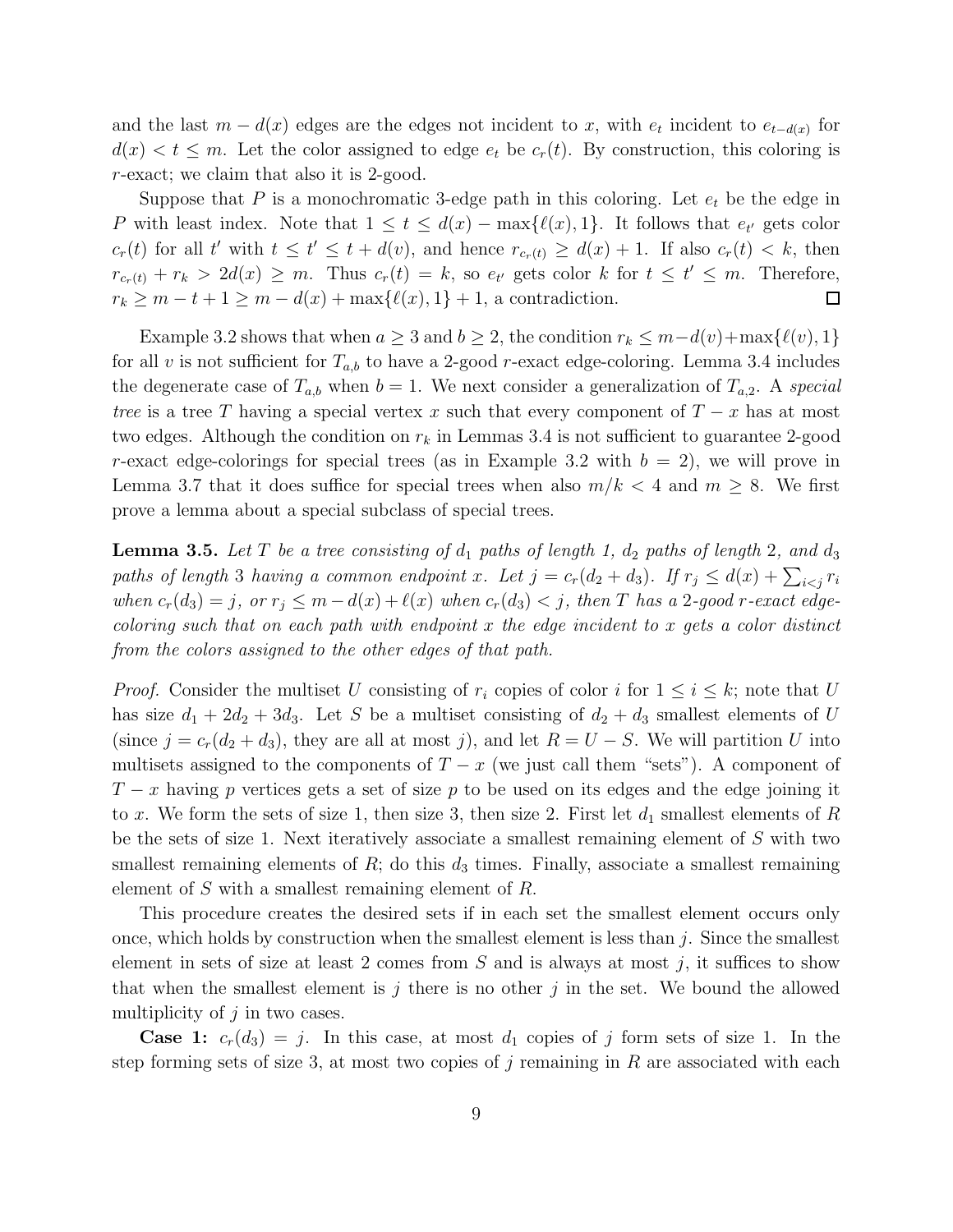element of S that is less than j (there are  $\sum_{i \leq j} r_i$  of them). We need that at most one copy of j in S (there are  $|S| - \sum_{i < j} r_i$  of them) and no copy of j in R appears in each set of size 2 and in each other set of size 3. Hence it is necessary and sufficient to have  $r_j \leq d_1 + 2\sum_{i < j} r_i + |S| - \sum_{i < j} r_i$ . This is equivalent to the hypothesis, since  $|S| = d_2 + d_3$ and  $d(x) = d_1 + d_2 + d_3$ .

**Case 2:**  $c_r(d_3) < j$ . In this case, we need that at most two copies of j in R appear in each set of size 3 formed, and at most one copy of j appears in each set of size 2. Hence it is necessary and sufficient to have  $r_j \leq d_1 + 2d_3 + d_2$ . Since  $\ell(x) = d_1$  and  $m = d_1 + 2d_2 + 3d_3$ , the required inequality is equivalent to that given in the hypothesis.  $\Box$ 

**Remark 3.6.** In Corollary 2.4, the condition  $r_i \leq 2(1 + \sum_{j (for all i) is shown to$ be sufficient for a path to have a 2-good  $r$ -exact edge-coloring. Lemma 2.5 shows that if  $m/k < 3$ , then that condition always holds, and hence a 2-good r-exact edge-coloring of the path exists. However, when  $m/k < 3$  is changed to  $m/k < 4$ , the full path is not 2-bounded when  $m \geq 6$  and  $r_i = 3$  for all *i*.

For special trees with  $m \geq 8$ , the condition  $m/k < 4$  suffices as long as  $r_k$  is not too big.

**Lemma 3.7.** Let T be a special tree with m edges, where  $m \geq 8$ . If  $r_k \leq m - d(v) +$  $\max\{\ell(v),1\}$  *for all*  $v \in V(T)$ *, and*  $m/k < 4$ *, then* T *has a* 2*-good* r-exact edge-coloring.

*Proof.* Let x be the special vertex of T. Note that  $\min_v\{m - d(v) + \max\{\ell(v), 1\}\}$  $m - d(x) + \max{\{\ell(x), 1\}}$ . Form T' by replacing each copy of  $K_{1,3}$  in T that has x as a leaf with a copy of  $P_4$  having x as a leaf. Lemma 3.5 will apply to give an edge coloring of T'. For the copies of  $K_{1,3}$  replaced with paths, we assign the edge incident to x the same color as in  $T'$ , and assign the other edges the remaining colors. The resulting edge-coloring is 2-good and  $r$ -exact. To apply Lemma 3.5, it suffices to show that the inequalities in the hypothesis of Lemma 3.5 are satisfied for  $T'$ .

For T', we have  $r_k \leq m - d(v) + \max{\{\ell(v), 1\}}$  for all v if and only if the inequality holds for  $v = x$ . Note that T' also has m edges, and  $d_T(x) = d_{T'}(x)$  and  $\ell_T(x) = \ell_{T'}(x)$ . Given  $d_1, d_2$ , and  $d_3$  defined as in Lemma 3.5 for T', let  $j = c_r(d_2 + d_3)$ . Note that  $d_1 = \ell(x)$ . In the case  $c_r(d_3) < j$ , since  $r_k \leq m - d(x) + \max\{\ell(x), 1\}$  is given, it follows that  $r_i \leq m - d(x) +$ max $\{\ell(x), 1\}$  for all i. Hence Lemma 3.5 applies unless  $r_j = m - d(x) + 1 > m - d(x) + \ell(x)$ , which requires  $\ell(x) = d_1 = 0$ . If  $j < k$ , then  $2d_2 + 3d_3 = m \ge r_j + r_k = 2(m - d(x) + 2) =$  $2d_2 + 4d_3 + 2$ , a contradiction. If  $j = k$ , then assigning color k to the edges not incident to x, and the rest colors to the rest edges obtain a 2-good  $r$ -exact edge-coloring of  $T'$ . Therefore we need only consider the case  $c_r(d_3) = j$ .

Let  $L = \sum_{i \leq j} r_i$ . Note that  $L < d_3$ , since  $c_r(d_3) = j$ ; we need  $r_j \leq d(x) + L$  to apply Lemma 3.5. Suppose  $r_j \geq d(x) + L + 1$ . Since r is nondecreasing,  $r_i \geq r_j$  for  $i \geq j$ , and hence

$$
m = \sum_{i} r_i \ge L + \sum_{i \ge j} (d(x) + L + 1) \ge L + (k - j + 1)(d(x) + L + 1). \tag{1}
$$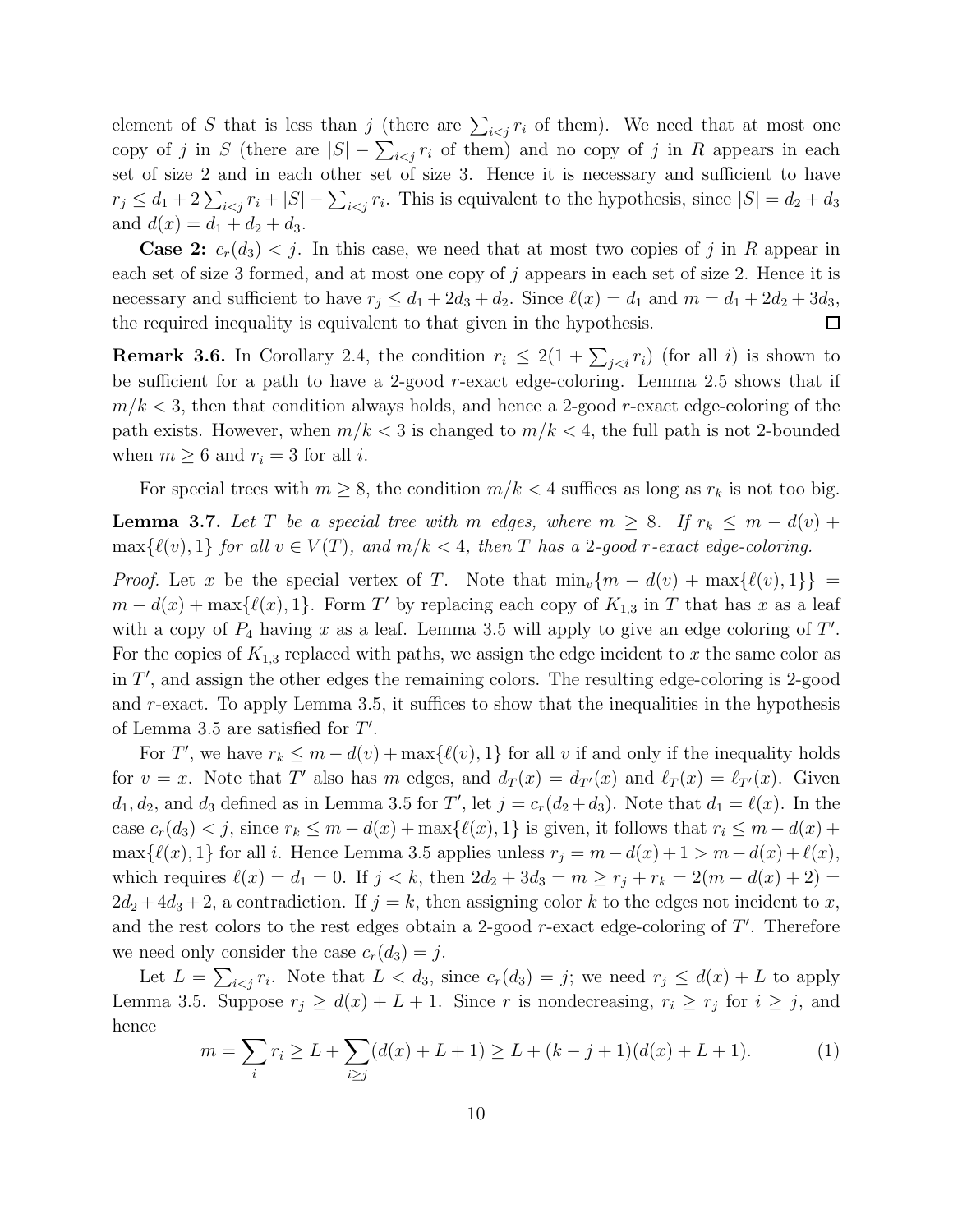If  $j \leq k-2$ , then  $m \geq L + 3(d(x) + L + 1) > 3d(x)$ , a contradiction since  $m =$  $3d_3+2d_2+d_1 \leq 3(d_3+d_2+d_1) = 3d(x)$ . If  $j = k$ , then since  $L < d_3$  and  $r_j \leq m-d(x)+\ell(x)$ , we have

$$
m = L + r_k < d_3 + m - d(x) + \ell(x) = 3d_3 + d_2 + d_1 \le m,
$$

a contradiction. Therefore,  $j = k - 1$ .

Substituting  $k - j = 1$  into (1) yields  $m \ge 2d(x) + 3L + 2$ . Using also  $m \le 3d(x)$  obtains  $d(x) \geq 3L + 2$ , and hence  $m \geq 9L + 6$ . On the other hand, since  $j \leq L + 1$  and  $m < 4k$ , we have  $m < 4k = 4(j + 1) \le 4L + 8$ . Thus  $9L + 6 \le m < 4L + 8$ , which implies  $L = 0$ , and so  $6 \leq m < 8$ , a contradiction since  $m \geq 8$ .  $\Box$ 

Applying Corollary 1.4, we have the following corollary of Theorem 4.2.

Corollary 3.8. *Let* T *be a special tree with* m *edges, where* m > 8*. Let* G *be the cartesian*  $p$ roduct of  $G_1, \ldots, G_k$ , where each  $G_i$  is either an  $r_i$ -regular bipartite graph or a  $2r_i$ -regular *graph.* If  $r_k \leq m - d(v) + \ell(v)$  for all  $v \in V(T)$ , and  $m/k < 4$ , then G has a T-decomposition.

## 4 Weakly 2-Good Edge-Coloring of General Trees

As mentioned, Corollary 3.8 fails for general trees, since the conditions  $r_k \leq m - d(v) + l(v)$ and  $m/k < 4$  are not sufficient for paths of length at least 6 to have a 2-good r-exact edge-coloring. However, existence of a 2-good r-exact edge-coloring in T is not a necessary condition for G to have a T-decomposition, so there should be a condition *weaker* than the this that still suffices for G to have a T-decomposition.

Definition 4.1. A 3-bounded edge-colored path in T is *weakly* 2*-bounded* if either it is 2 bounded or it has a color appearing only on a 3-edge subpath whose two internal vertices have degree 2 in T. An edge-coloring of T is *weakly* 2*-good* if every path is weakly 2-bounded.

**Theorem 4.2.** Let T be a special tree with m edges. If  $r_k \leq m - d(v) + \max\{\ell(v), 1\}$  for all  $v \in V(T)$ , and  $m/k < 4$ , then T has a weakly 2-good r-exact edge-coloring.

*Proof.* Note that T has a 2-good r-exact edge-coloring by Lemma 3.7 when  $m \geq 8$ . When  $m \leq 7$ , assign colors  $1, \ldots, k$  in order to the edges in the increasing order of the distance from the special vertex. This yields a weakly 2-good edge-coloring of T.  $\Box$ 

We use a result of Kouider and Lonc [6] to show in Theorem 4.4 that the existence of a weakly 2-good r-exact edge-coloring of  $T$  guarantees a  $T$ -decomposition in  $G$ . We will show later that such an edge-coloring exists in any tree with  $m$  edges, including a path, if  $r_k \leq \left\lceil \frac{m+1}{2} \right\rceil$  and  $m/k < 4$ .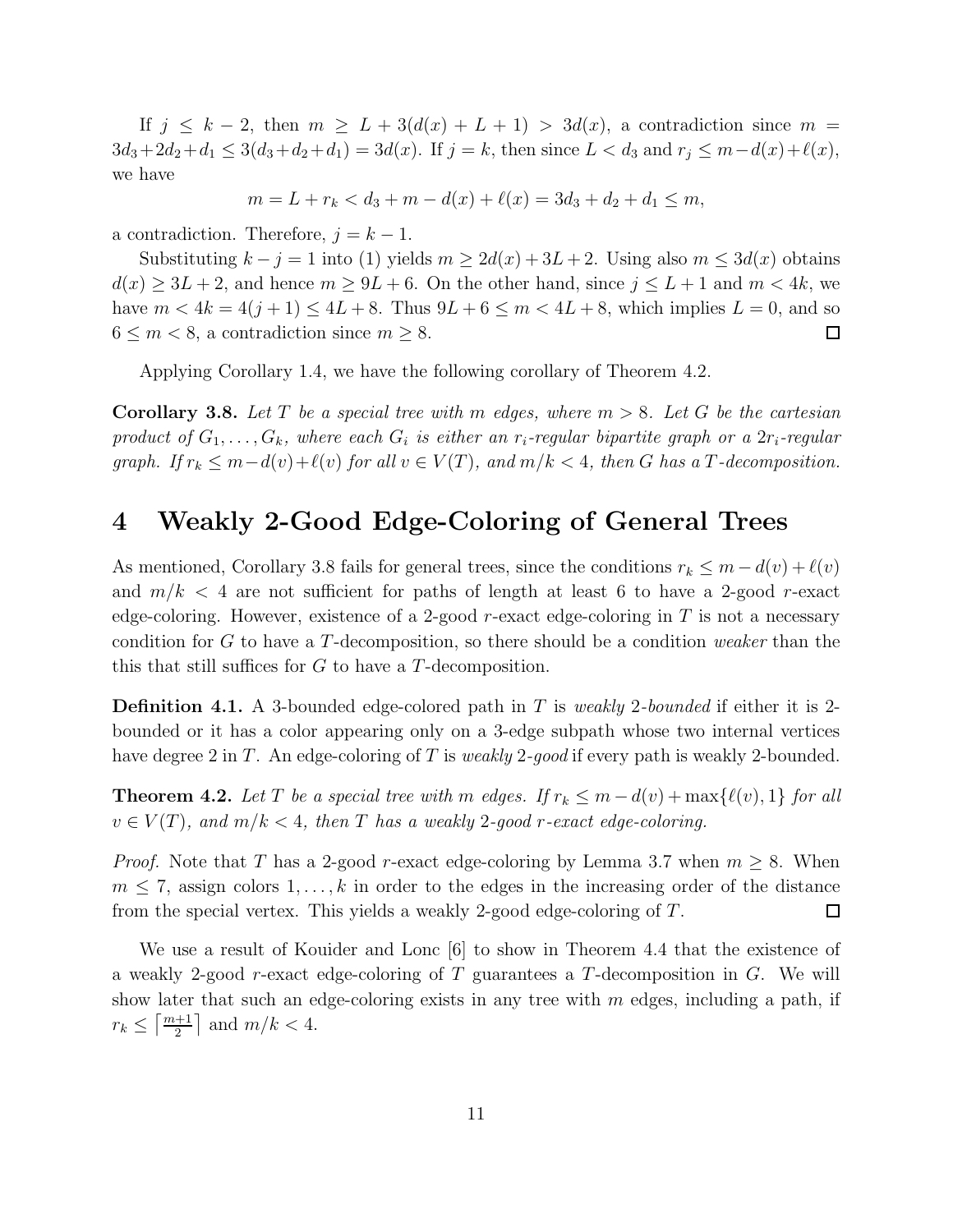Theorem 4.3. (Kouider and Lonc [6]) *Each* 2m*-regular graph* G *with girth at least* (m+3)/2 *has a* P<sup>m</sup>+1*-decomposition with the property that each vertex of* G *occurs as an endpoint in exactly two of the copies of*  $P_{m+1}$ *.* 

Theorem 4.4. *Let* r *be a list of positive integers with sum* m*. Let* T *be a tree with* m *edges,* and let G be the cartesian product of graphs  $G_1, \ldots, G_k$ , where  $G_i$  is  $2r_i$ -regular, for all i. If T *has a weakly* 2*-good* r*-exact edge-coloring, then* G *has a* T*-decomposition.*

*Proof.* For each i, let  $\mathbf{F_i}$  be a 2-factorization of  $G_i$ . Consider a bijection that pairs each edge of color *i* in T with a 2-factor in  $\mathbf{F_i}$ . In a weakly 2-good edge-coloring f of T, the internal vertices of each monochromatic 3-edge path in  $T$  have degree 2 in  $T$ . Let  $T'$  be the tree obtained from  $T$  by shrinking each monochromatic 3-edge path to an edge having the same endpoints and the same color. Let  $E'(T')$  be the set of edges in T' that arise by shrinking monochromatic 3-edge paths. Let  $f'$  be the edge-coloring of  $T'$  that arises from  $f$ by shrinking these paths. We claim that  $f'$  is 2-good.

Each path  $P$  in  $T'$  corresponds to a path  $Q$  in  $T$ . Since  $f$  is weakly 2-good,  $Q$  is either 2-bounded or has a color appearing only on a 3-edge subpath whose internal vertices have degree 2 in T. Since every monochromatic 3-edge path in T is shrunk to an edge in  $T'$ , the corresponding path  $P$  in  $T'$  is 2-bounded. Hence  $f'$  is 2-good.

The edges of a monochromatic 3-edge path in  $T$  of color  $i$  correspond to three 2-factors in  $\mathbf{F}_i$  that together form a 6-regular subgraph H in  $G_i$ . Consider the  $P_4$ -decomposition guaranteed by Theorem 4.3 (note that H always has girth at least  $(m+3)/2$  when  $m=3$ ). For each copy of  $P_4$  in the decomposition of H, delete the edges and add an edge joining the endpoints of the copy. By the property that each vertex of  $H$  occurs as an endpoint exactly twice in the decomposition, the resulting object  $H'$  is a 2-regular loopless multigraph. Obtain  $G'_{i}$  from  $G_{i}$  by replacing H with the resulting H' for each 3-edge path with color i in f. After doing this for all i, let G' be the cartesian product of  $G'_1, \ldots, G'_k$ .

Since  $T'$  has a 2-good edge-coloring,  $G'$  has a  $T'$ -decomposition, by Theorem 2.1. We extend each copy of T' to a copy of T, yielding a T-decomposition of G. For each  $e \in E'(T')$ , replace the edge in each copy of  $T'$  that represents  $e$  with a 3-edge path having the same endpoints, yielding a copy of T, since this is the reverse of how  $T'$  was obtained from T.

Each edge e in  $E'(T')$  corresponds to a 2-factor forming a copy of  $H'$  in  $G'$  whose edges appear as e in distinct copies of  $T'$ . This copy of  $H'$  arose from a copy of  $H$  in  $G$  with each edge in the copy of  $H'$  corresponding to a 3-edge path in the copy of  $H$ . Thus the 3-edge paths in all copies of T that represent the 3-edge path corresponding to e decompose the copies of  $H$ , and the copies of  $T$  form a  $T$ -decomposition of  $G$ .  $\Box$ 

By Lemma 2.5 and Example 2.6, the condition  $m/k < 4$  suffices for paths to have r-exact edge-colorings that are 3-good, but not 2-good. However, the condition  $m/k < 4$  does suffice for a weakly 2-good r-exact edge-coloring.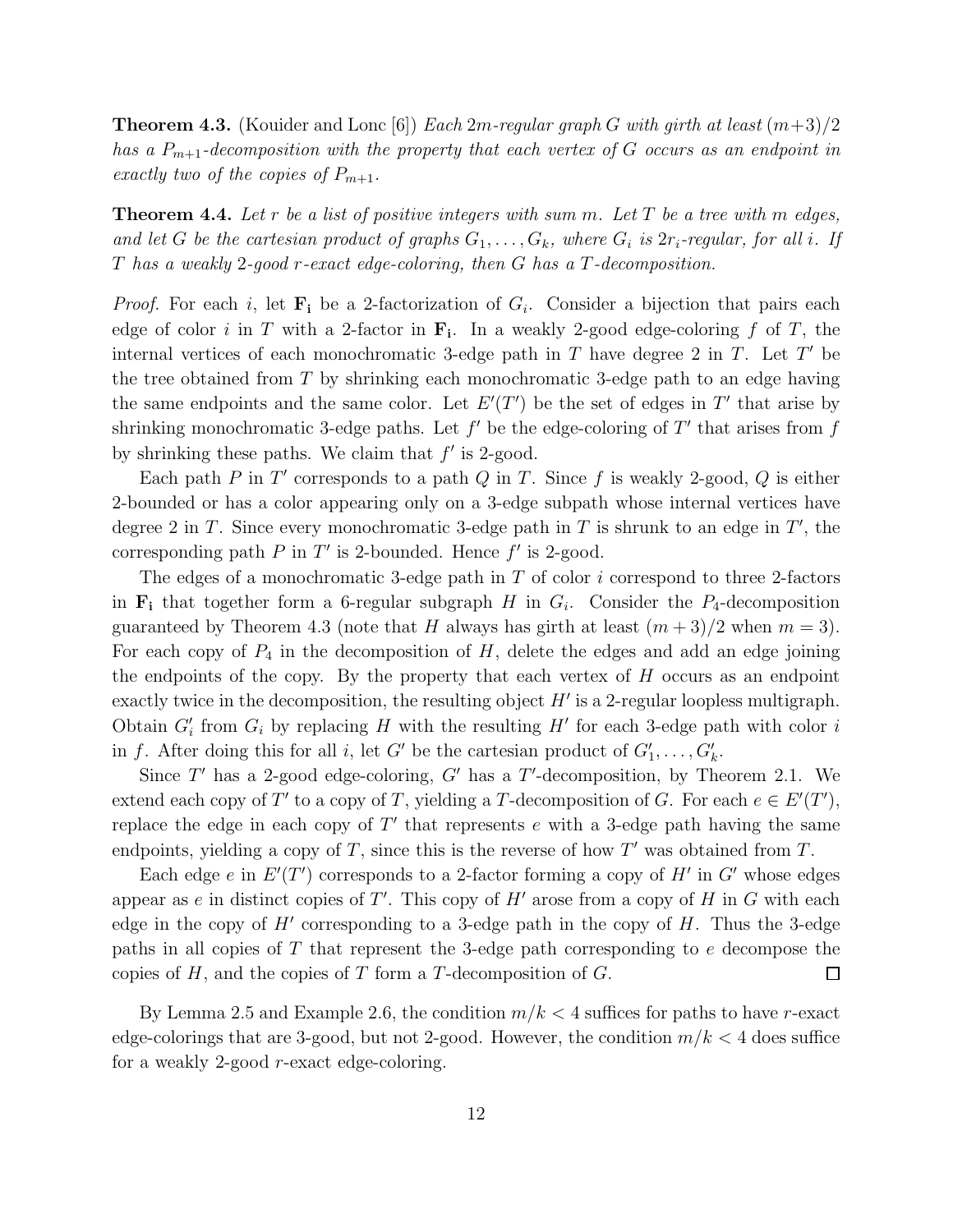#### **Lemma 4.5.** *If*  $m/k < 4$ , then  $P_{m+1}$  has a weakly 2-good r-exact edge-coloring.

*Proof.* We use induction on k. If  $k = 1$ , then  $m \leq 3$ , and giving all edges the same color is weakly 2-good. Consider  $k > 1$ . Always  $r_1 \leq 3$ . If  $m < r_1 + 4(k - 1)$ , then split P into a subpath  $P'$  with  $m - r_1$  edges and a subpath  $P''$  with  $r_1$  edges. Assign color 1 to the  $r_1$ edges of  $P''$ . Since  $k-1$  colors remain for  $P'$ , which has fewer than  $4(k-1)$  edges, by the induction hypothesis  $P'$  has a weakly 2-good r'-exact edge-coloring. Since  $P'$  and  $P''$  use disjoint sets of colors, the full edge-coloring is weakly 2-good.

If  $m \ge r_1 + 4(k-1)$ , then  $r_k \ge \frac{m-r_1}{k-1} \ge 4$ . Split  $P_{m+1}$  into a subpath  $P'$  with  $m-4$  edges and a subpath  $P''$  of length 4. Let r' be the list  $r_2, \ldots, r_k-(4-r_1)$ . Since  $(m-4)/(k-1) < 4$ , the induction hypothesis implies that  $P'$  has a weakly 2-good  $r'$ -exact edge-coloring. For the remaining four edges, assign  $r_1$  edges color 1 and  $4-r_1$  edges color k, with color k not being assigned to the edge incident to P'. The full edge-coloring is weakly 2-good, since  $r_1 \leq 3$ .

In the proof of Lemma 4.5, we split  $P_{m+1}$  into two paths colored using an appropriate "split" of  $r$  into two lists. The next lemma discusses such numerical splits in more generality and helps in showing that  $r_k \leq \left\lceil \frac{m+1}{2} \right\rceil$  and  $m/k < 4$  together are sufficient for any tree to have a weakly 2-good r-exact edge-coloring. The *essential mean* of a list is the average of its nonzero terms. A list with sum m is *half-bounded* if every term is at most  $\left\lceil \frac{m+1}{2} \right\rceil$ , and it is *nearly half-bounded* if every term is at most  $\left\lfloor \frac{m+3}{2} \right\rfloor$ . A *split* of a nonnegative k-tuple r consists of two nonnegative k-tuples r' and r'' such that  $r'_i + r''_i = r_i$  for  $1 \le i \le k$ . The two lemmas below will be used to prove our main theorem. The proofs are somewhat technical, so we postpone them to Section 5.

#### Lemma 4.6. *Let* r *be a nearly half-bounded list with sum* m*.*

*a) If* 0 < m′ < m*, then* r *splits into half-bounded lists* r ′ *and* r ′′ *having essential means at most*  $m/k$  *and sums*  $m'$  *and*  $m - m'$ *, respectively.* 

*b*) Let  $b = m - k \left\lfloor \frac{m}{k} \right\rfloor$ . If  $3k \leq m < \left\lfloor \frac{m}{k} \right\rfloor (k+1)$ , then for m' with  $b < m' < m - b$  the *essential means can be required to be less than*  $|m/k|$ *.* 

Let a *nontrivial star* be a star with at least one edge, and let a *penultimate edge* in a tree be an edge whose deletion leaves a component that is a nontrivial star.

#### Lemma 4.7. *Let* T *be a tree with* m *edges.*

*a) If* T *is not a special tree, then* T *has an edge* e *whose deletion leaves components* T ′ *and* T ′′ *such that* T ′ *is a special tree with at least three edges whose vertex incident to* e *can designated as the special vertex.*

*b) If* T *is neither a path nor a star, then* T *has an edge* e *whose deletion leaves components*  $T'$  and  $T''$  such that  $T'$  is a nontrivial star and  $T'' + e$  is not a path.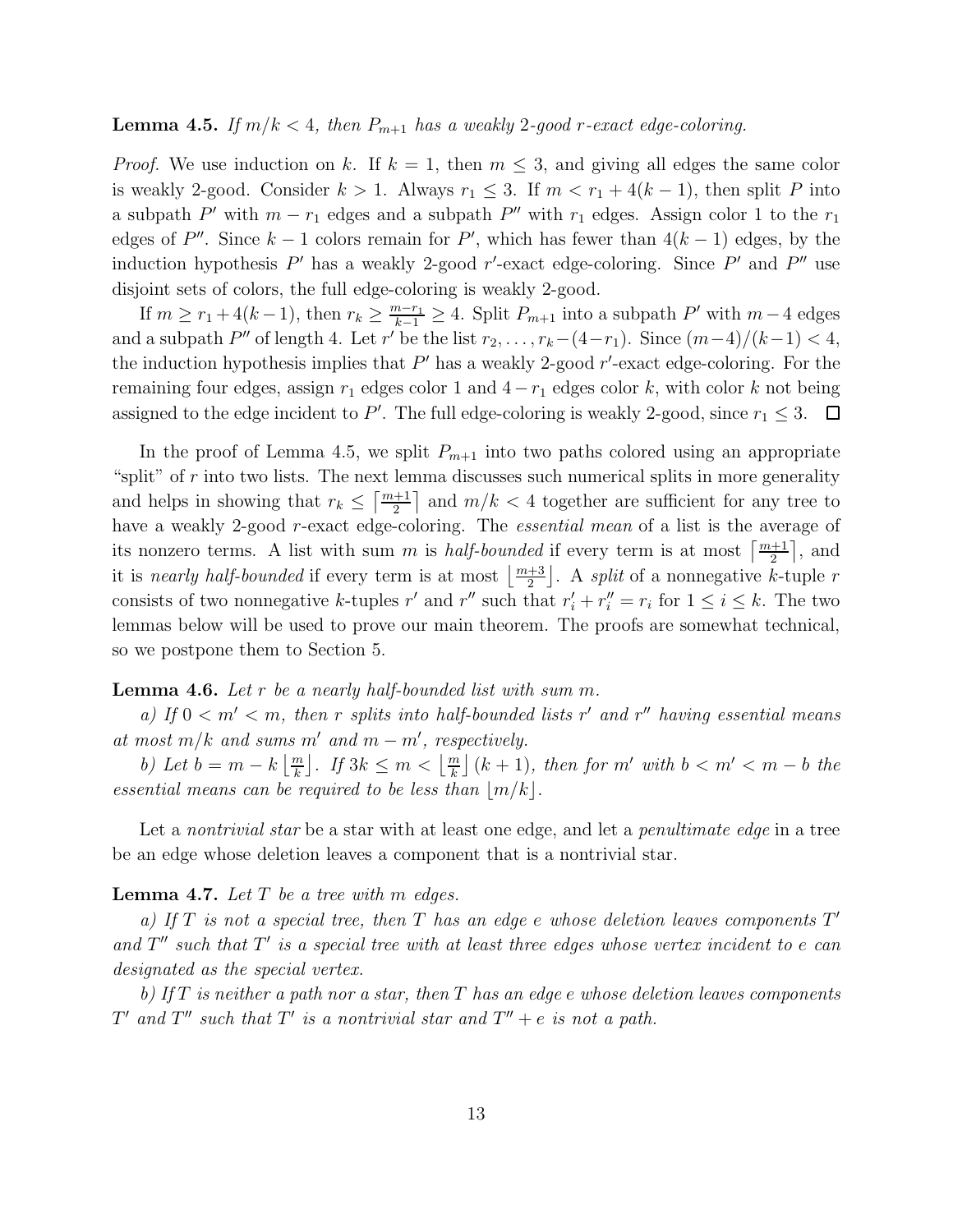*Proof.* For a longest path in T, let  $(1, b, c)$  be the degrees of the first three vertices. Choose P to be a longest path that lexicographically maximizes  $(1, b, c)$ . Let  $z, y, x, w$  be the first four vertices of  $P$  in order  $(T \text{ is not a star}).$ 

(a) If  $d_T(y) \geq 4$ , then since the component of  $T - xy$  containing z is a star (and hence a special tree) with at least three edges, the edge xy suffices. If  $d_T(y) = 3$ , then by the choice of P, all neighbors of x other than w have degree at most 3 in T. The component of  $T - wx$ containing z is a special tree, and hence wx suffices. Since  $d_T(y) \geq 2$ , we may henceforth assume  $d_T(y) = 2$ .

If  $d_T(x) \geq 3$ , then by the choice of P every neighbor of x other than y has degree at most 2, since  $d_T(y) = 2$ . The component of  $T - wx$  containing z is a special tree with at least three edges, and again wx suffices. The remaining case is  $d_T(y) = d_T(y) = 2$ . Since  $d_T(x) \geq 2$ , we now need only consider  $d_T(x) = 2$ . By the choice of P, every components of  $T - w$  except one is isomorphic to a path of length 2. Since T is not a special tree, w has a neighbor v on P other than x. Thus the component of  $T - vw$  containing z is a special tree with at least three edges, and hence  $vw$  suffices.

(b) The edge xy suffices unless the component of  $T - xy$  not containing z is a path P' starting with x. Since T is not a star,  $P'$  has length at least 1. Let e be the edge of T incident to the last edge of P'. The component of  $T - e$  not containing z is  $P_2$ , a nontrivial star. Since T is not a path, the component of  $T - xy$  containing z is a star with at least two edges, and adding e completes a subgraph that is not a path.  $\Box$ 

Our main result in this section gives numerical conditions on  $r$  to imply that every cartesian product of regular graphs with degrees  $2r_1, \ldots, 2r_k$  has a T-decomposition when T is any tree with  $\sum r_i$  edges.

**Theorem 4.8.** Let T be a tree with m edges. If  $r_k \leq \left\lceil \frac{m+1}{2} \right\rceil$  and  $m/k < 4$ , then T has a *weakly* 2*-good* r*-exact edge-coloring.*

*Proof.* We use induction on m. If  $m \leq 7$ , then T is either a special tree or a path. Consider  $m \geq 8$ , and thus  $k \geq 3$ . If T is a special tree or a path, then T has a weakly 2-good edge-coloring, by Lemma 4.5 and Theorem 4.2. Thus we may assume that  $T$  is neither a special tree nor a path. Since at most one term in r equals  $\left\lceil \frac{m+1}{2} \right\rceil$ , if there are two largest terms, then they are less than  $\left\lceil \frac{m+1}{2} \right\rceil$ . Since  $m/k < 4$ , we have  $r_1 \in \{1, 2, 3\}$ .

**Case 1:**  $r_1 = 1$ . Since the list  $(r_2, ..., r_k)$  has sum  $m - 1$ , and  $r_k \leq \left\lceil \frac{m+1}{2} \right\rceil = \left\lfloor \frac{(m-1)+3}{2} \right\rfloor$  $\frac{(1)+3}{2}$ , the list is nearly half-bounded. Since T is not a special tree and  $m \geq 8$ , Lemma 4.7a yields an edge  $e$  whose deletion leaves components  $T'$  and  $T''$  such that both components have at least three edges. (If  $T''$  does not have three edges, then it and  $e$  can be added to  $T'$ , making T a special tree).

If  $4k-3 \le m \le 4k-1$ , then  $4(k-1) \le m-1 \le 4(k-1)+2$ . It follows that  $(m-1)-(k-1)\left\lfloor\frac{m-1}{k-1}\right\rfloor\leq 2$ , and hence Lemma 4.6b applies, since  $|E(T')|>2$  and  $|E(T'')|>$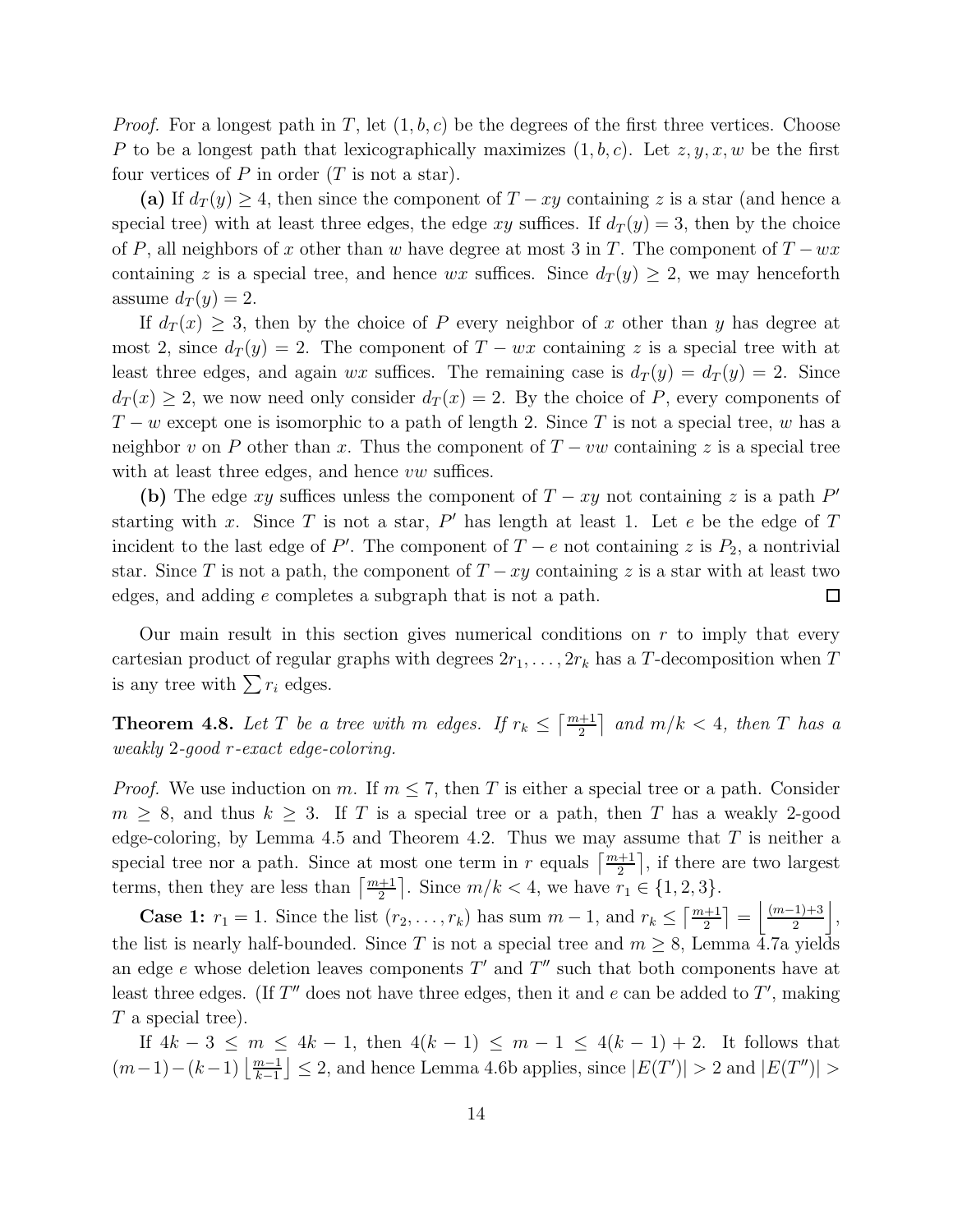2. Hence the list  $r_2, \ldots, r_k$  splits into half-bounded lists r' and r'' with sums  $|E(T')|$  and  $|E(T'')|$ , respectively, and both of their essential means are less than 4. If  $m \leq 4k - 4$ , then  $m-1 \leq 4(k-1)-1$ , and hence by Lemma 4.6a the list  $r_2, \ldots, r_k$  splits into half-bounded lists r' and r'' with sums  $|E(T')|$  and  $|E(T'')|$ , respectively, and both of their essential means are less than 4.

Therefore, in either case, the list  $r_2, \ldots, r_k$  splits into half-bounded lists r' and r'' with sums  $|E(T')|$  and  $|E(T'')|$  such that both essential means are less than 4. Assign color 1 to the edge  $e$ , and apply the induction hypothesis to both  $T'$  and  $T''$  to obtain weakly 2-good edge-colorings. The full edge-coloring is weakly 2-good.

**Case 2:**  $r_1 = 2$ . Here the list  $(r_1 - 1, r_2, \ldots, r_k)$  is nearly half-bounded and has sum  $m-1$ , which is at most  $4k-2$ . Since  $m \geq 8$ , there is an edge e of T whose deletion leaves nontrivial components T' and T". By Lemma 4.6a, the list  $r_1 - 1, r_2, \ldots, r_k$  splits into halfbounded lists r' and r'' with sums  $|E(T')|$  and  $|E(T'')|$  whose their essential means are less than 4. Assign color 1 to  $e$ , and apply the induction hypothesis to both  $T'$  and  $T''$  to obtain a weakly 2-good edge-colorings. The full edge-coloring is weakly 2-good.

**Case 3:**  $r_1 = 3$ . Consider the list  $(r_2, \ldots, r_k)$ . Since  $m - 3k \leq k - 1$ , we have  $m - 3k \leq$  $\frac{m-3k}{2} + \frac{k-1}{2} = \frac{m+1}{2} - k - 1$ . Also, since  $r_i \ge r_1 = 3$ , we have  $r_k = m - \sum_{i=1}^{k-1} r_i \le m - 3(k-1)$ . Hence  $r_k \leq m-3k+3 \leq \frac{m+1}{2} - k + 2 \leq \left\lfloor \frac{(m-3)+3}{2} \right\rfloor$  $\frac{(3+3)(3+3)}{2}$ , since  $k \geq 3$ . Therefore,  $(r_2, \ldots, r_k)$  is nearly half-bounded.

Since  $T$  is not a path or a star, by Lemma 4.7b it has an edge  $e$  whose deletion leaves components T' and T'' such that  $T'' + e$  is not a path. Let  $e_1$  and  $e_2$  be two pendant edges of  $T'' + e$  other than e. Since the list  $r_2, \ldots, r_k$  is nearly half-bounded and has sum  $m-3$ , which is at most  $4(k-1)$ , by Lemma 4.6a it splits into half-bounded lists r' and r'' with sums  $|E(T')|-2$  and  $|E(T'')|$  whose essential means are less than 4. Assign color 1 to all of  ${e, e_1, e_2}$ , and apply the induction hypothesis to the two remaining trees to obtain weakly 2-good edge-colorings. The full edge-coloring is weakly 2-good.  $\Box$ 

### 5 List Splittability

In this section, we prove the lemmas about splitting lists that were used in Section 4. Recall that a *split* of the k-tuple r consists of two nonnegative k-tuples r' and r'' such that  $r'_i+r''_i=r_i$ for  $1 \leq i \leq k$ . Given m' with  $0 < m' < m = \sum r_i$ , let  $m'' = m - m'$ . We will first give sufficient conditions for a split of r into half-bounded lists r' and r'' with sums  $m'$  and  $m''$ , respectively, such that both  $r'$  and  $r''$  have at least certain numbers of nonzero terms. We apply this in Lemma 5.3 to show that if r is nearly half-bounded (meaning  $r_k \leq \lfloor \frac{m+3}{2} \rfloor$ ), then r splits into half-bounded lists  $r'$  and  $r''$  having essential means at most the essential mean  $m/k$  of r. Under additional hypotheses, for most values of m' the essential means of r' and r'' can also be required to be less than  $\lfloor m/k \rfloor$ . We state the first lemma using x rather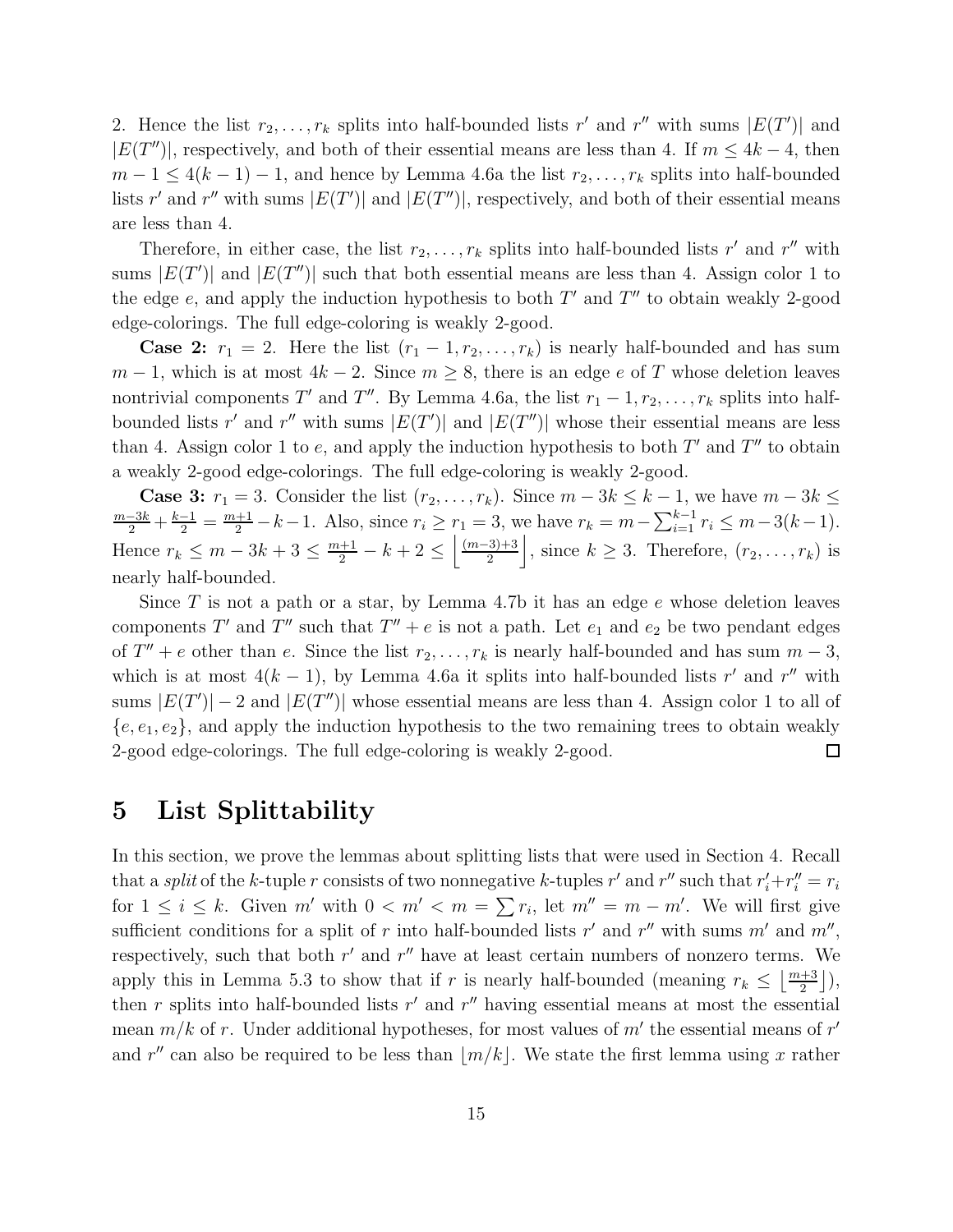than m' because we will also apply it in the complementary situation where  $x = m''$ .

**Lemma 5.1.** Let r be a nearly half-bounded list with sum m. For integer x with  $0 < x < m$ , *let*  $t_i = \min\left\{r_i, \left\lceil \frac{m-x+1}{2} \right\rceil\right\}$  for  $1 \leq i \leq k$ . Let  $j = \max\{i: r_i \leq \left\lceil \frac{m-x+1}{2} \right\rceil\}$ . For integer y *with*  $0 \leq y < k$ *, let* S *be a subset of*  $\{1, ..., j\}$  *having size* max $\{0, (y + 1) - (k - j)\}$ *. Let*  $s_i = r_i - t_i + 1$  for  $i \in S$  and  $s_i = r_i - t_i$  for  $i \notin S$ . If (1)  $y + 1 \leq x$  and (2) either  $2y + 1 \leq x$  $\int$  *or*  $2(k - y) \ge m - x$ , then  $\sum s_i \le x$ . Furthermore, s has at least y + 1 nonzero terms.

*Proof.* Note that  $r_i - t_i = \max\left\{0, r_i - \left\lceil \frac{m-x+1}{2} \right\rceil \right\};$  in particular  $r_i - t_i = 0$  and  $s_i = 1$  for  $i \in S$ . By the choice of j,

$$
\sum_{i=1}^{k} s_i = |S| + \sum_{i>j} \left( r_i - \left\lceil \frac{m-x+1}{2} \right\rceil \right).
$$

If  $j = k$ , then  $\sum_{i=1}^{k} s_i = |S| = y + 1 \leq x$ . If  $j \leq k - 2$ , then  $\sum_{i > j} \left\lceil \frac{m - x + 1}{2} \right\rceil \geq 2 \left\lceil \frac{m - x + 1}{2} \right\rceil$ . Since  $|S| \leq j$  and  $\sum_{i>j} r_i \leq m-j$ , we have  $\sum_{i=1}^k s_i \leq j+m-j-(m-x+1) < x$ . If  $j = k - 1$ , then  $\sum_{i=1}^{k} s_i = y + r_k - \left[\frac{m - x + 1}{2}\right]$ . Since  $r_k \leq \left\lfloor \frac{m + 3}{2} \right\rfloor$ , in the case  $2y + 1 \leq x$ we have  $\sum_{i=1}^{k} s_i \leq \left\lfloor \frac{x-1}{2} \right\rfloor$  $\left\lfloor \frac{-1}{2} \right\rfloor + \left\lfloor \frac{m+3}{2} \right\rfloor - \left\lceil \frac{m-x+1}{2} \right\rceil \leq x$ . Since also  $r_k \leq m - k + 1$ , in the case  $2(k - y) \geq m - x$  we have

$$
\sum_{i=1}^{k} s_i \le y + m - k + 1 - \left\lceil \frac{m - x + 1}{2} \right\rceil
$$
  
=  $y - k + 1 + \left\lfloor \frac{m - x - 1}{2} \right\rfloor + x$   
 $\le y - k + 1 + k - y - 1 + x = x.$ 

To count the nonzero terms in s, note that if  $i > j$ , then  $s_i > 0$ . If  $i \leq j$ , then  $s_i > 0$  for  $i \in S$ . Hence s has at least  $|S| + k - j$  nonzero terms, which is at least  $y + 1$ .  $\Box$ 

When comparing lists of the same length, an expression like  $r' \leq t'$  means  $r'_i \leq t'_i$  for all i. Our plan is as follows.

**Remark 5.2.** We will first define  $t'$  and  $t''$  as instances of the list  $t$  in Lemma 5.1 with  $x = m - m'$  and  $x = m'$ , respectively. By the definition of t, any list r' satisfying  $r' \le t'$  and  $\sum r'_i = m'$  is half-bounded, and similarly for r''.

We will next obtain lists  $s'$  and  $s''$  as instances of the list s in Lemma 5.1 such that  $s' \leq r - s''$  and  $\sum s'_i \leq m' \leq \sum (r_i - s''_i)$ . Given such lists, we produce r' by starting with s' and augmenting elements of the list, while keeping the *i*th element at most  $r_i - s''_i$ , until we reach sum m'. Since  $r' \geq s'$ , the list r' has at least as many nonzero terms as s'. Similarly, since  $r - r'' = r' \le r - s''$  implies  $r'' \ge s''$ , the list r'' has at least as many nonzero terms as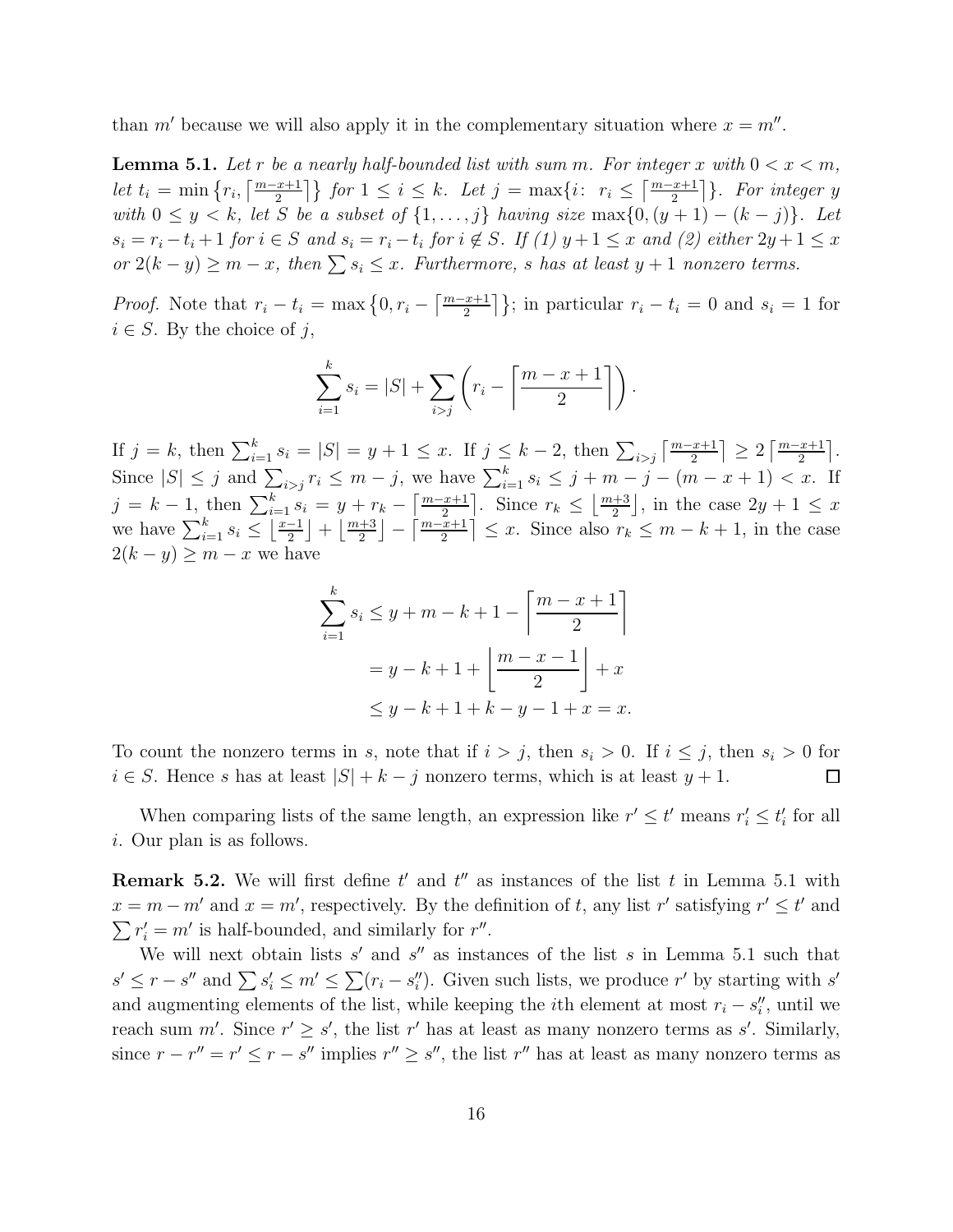s''. Furthermore, s' and s'' will be defined so that  $r - s'' \le t'$  and  $r - s' \le t''$ . It then follows that  $r' \le r - s'' \le t'$  and  $r'' = r - r' \le r - s' \le t''$ , and hence  $r'$  and  $r''$  are half-bounded.

It remains to obtain such lists  $s'$  and  $s''$  having sufficiently many nonzero terms (to make the essential means small). We will do this using special sets  $S'$  and  $S''$  in the manner in which s is defined from t in Lemma 5.1. We will need to ensure that the specifications of  $S'$ and  $S''$  do not prevent  $s' \leq r - s''$ .

#### Lemma 5.3. *Let* r *be a nearly half-bounded list with sum* m*.*

*a)* If  $0 < m' < m$ , then r splits into half-bounded lists r' and r'' with sums m' and m'' *having essential means at most* m/k*.*

*b*) Let  $b = m - k \left\lfloor \frac{m}{k} \right\rfloor$ . If  $3k \leq m \leq \left\lfloor \frac{m}{k} \right\rfloor (k+1)$  and  $b < m' < m - b$ , then the essential *means of*  $r'$  *and*  $r''$  *can be required to be less than*  $\left\lfloor \frac{m}{k} \right\rfloor$ *.* 

*Proof.* We will define parameters  $k'$  and  $k''$  and construct lists s' and s'' with  $k' + 1$  nonzero terms and  $k'' + 1$  nonzero terms, respectively, such that  $s' \le r - s''$  and  $\sum s'_i \le m' \le$  $\sum (r_i - s''_i)$ . The lists s' and s'' will be instances of s obtained from r as in Lemma 5.1, using parameters x and y and an appropriate set S. For s', we use  $x = m'$  and  $y = k'$ . For s'', we use  $x = m - m'$  and  $y = k''$ . We let S' and S'' denote the sets to be used as S in determining s' and s'', respectively. Similarly, let j' and j'' denote the index j computed in the two instances. Let  $k' = \left\lfloor \frac{m'}{a} \right\rfloor$  and  $k'' = k - k' - \delta$ , where a and  $\delta$  will be defined differently for part (a) and part (b). In both cases,  $k' \leq \frac{m'}{a} < k' + 1$ .

(a) Since the conclusion is obvious if  $r_i = 1$  for all i, we assume  $r_k \geq 2$ . We set  $a = m/k$ and  $\delta = 1$ , so  $k'' = k - k' - 1$ . To see that having lists s' and s'' as described above suffices, note that any list r' with  $r' \geq s'$  and sum m' has at least  $k' + 1$  nonzero terms, and hence has essential mean at most  $\frac{m'}{k'+1}$ , which is less than a by the choice of k'. Similarly, any list r'' with  $r'' \ge s''$  and sum  $m - m'$  has essential mean at most  $\frac{m - m'}{k - k'}$ , which is at most a since  $mk' \leq m'k$ . As noted in Remark 5.2,  $s' \leq r - s''$  and  $\sum s_i' \leq m' \leq \sum (r_i - s_i'')$  allows us to obtain such  $r'$  and  $r''$  by iteratively augmenting terms.

To apply Lemma 5.1, we need to define  $S'$  and  $S''$  appropriately. Each choice of  $y$  ( $k'$  or k'', respectively) must be less than k. We have  $k' = \lfloor \frac{m'k}{m} \rfloor < k$  and  $k'' = k - k' - 1 < k$ . Since we want S' to be a set of size  $\max\{0, (k' + 1) - (k - j')\}$ , let  $S' = \{k - k', \ldots, j'\};$ this set is empty if  $k' + 1 \leq k - j'$ . Similarly, since  $(k'' + 1) - (k - j'') = j'' - k'$  when  $y = k'' = k - k' - 1$ , we need  $|S''| = \max\{0, j'' - k'\}$ . We set  $S'' = \{1, ..., j'' - k'\}$ , except  $S'' = \{1, ..., j'' - k' - 1\} \cup \{j''\}$  when  $j'' = k$ . As in Lemma 5.1,  $s'_i = 1$  for  $i \in S'$ and  $s'_i = \max\left\{0, r_i - \left[\frac{m-m'+1}{2}\right]\right\}$  for  $i \notin S'$ . Similarly,  $r_i - s''_i = r_i - 1$  for  $i \in S''$  and  $r_i - s''_i = \min\left\{r_i, \left\lceil \frac{m'+1}{2} \right\rceil \right\} \geq 1$  for  $i \notin S''$ .

We need to show  $s' \leq r - s''$ . Since  $r_i \leq r_k \leq \left\lfloor \frac{m+3}{2} \right\rfloor \leq \left\lceil \frac{m-m'+1}{2} \right\rceil + \left\lceil \frac{m'+1}{2} \right\rceil$ , we have  $s'_i \leq r_i - s''_i$  when  $i \notin S'$  and  $i \notin S''$ . The cases when i is in one of S' and S'' are immediate. When  $i \in S' \cap S''$ , we need  $r_i \geq 2$ . We have  $i \in S' \cap S''$  only when  $j'' = k$  and  $i = k$ ; now  $r_k \geq 2$  suffices.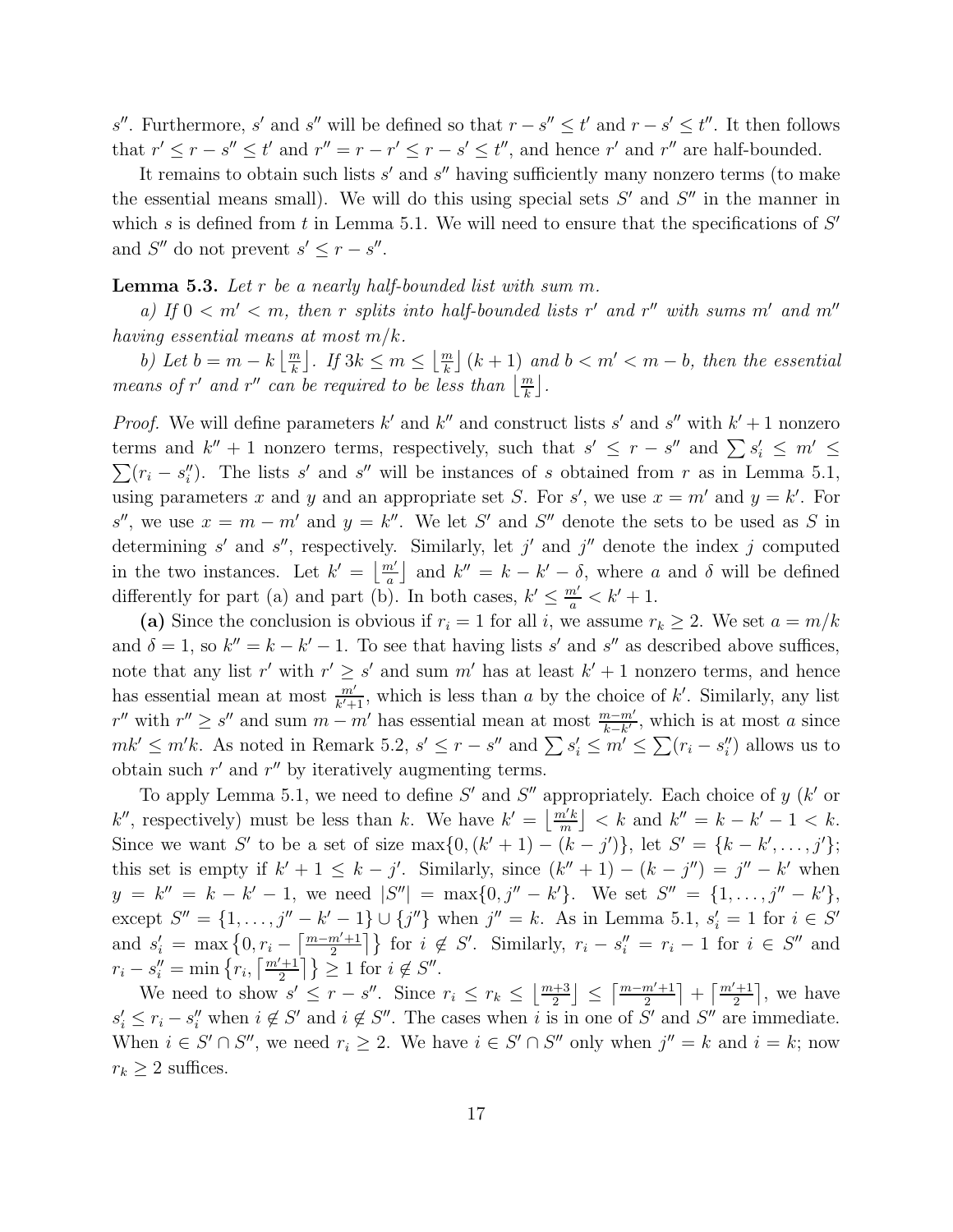To show  $\sum s'_i \le m' \le \sum (r_i - s''_i)$ , we apply Lemma 5.1 twice. First consider  $\sum s'_i \le m'$ . Recall that  $a = m/k$ . Note that  $a > 1$ , since  $r_k \geq 2$ . Now  $y = k' \leq m'/a < m' = x$ . When  $a > 2$ , we have  $2y = 2k' \leq 2m'/a < m' = x$ . When  $a \leq 2$ , since  $\frac{m - m'}{k - k'} \leq a \leq 2$ , we have  $2(k - y) = 2(k - k') \ge m - m' = m - x$ . Hence the hypotheses of Lemma 5.1 hold, and we conclude  $\sum s'_i \leq m'$ .

To prove  $m' \leq \sum (r_i - s''_i)$ , we show  $\sum s''_i \leq m - m'$ . In this application of Lemma 5.1, we have  $y = k''$  and  $x = m-m'$ . Since  $k' \ge m'/a$  and  $k \le m$ , we have  $y+1 = k-k' \le k(1-\frac{m'}{m'})$  $\frac{m'}{m}$ ) = k  $\frac{k}{m}(m-m') \leq x$ . When  $m'/k' \geq 2$ , we have  $2y+1 < 2(k-k') \leq \frac{m'}{k'}$  $\frac{m'}{k'}(k-k') \leq m-m' = x.$ When  $m'/k' < 2$ , we have  $2(k - y) > 2k' > m' = m - x$ . Hence again the hypotheses of Lemma 5.1 hold, and we conclude  $\sum s''_i \leq m - m'$ .

(b) We set  $a = \lfloor \frac{m}{k} \rfloor$ . As in part (a), any list r' with  $r' \geq s'$  and sum m' has essential mean less than a. If  $m - m' < a(k - k')$ , then  $k - k'$  nonzero terms are enough for r'' to have essential mean less than a. Otherwise  $m - m' < a(k - k' + 1)$  (since  $m' \geq ak'$ ), and then  $k - k' + 1$  nonzero terms are enough. Hence we set  $k'' = k - k' - \delta$ , where  $\delta = 1$  if  $m - m' < a(k - k')$  and  $\delta = 0$  if  $m - m' \ge a(k - k')$ . Again we need y (k' or k'', respectively) to be less than k. We have  $k' = \left\lfloor \frac{m}{a} \right\rfloor < \left\lfloor \frac{m-b}{a} \right\rfloor < k$  and  $k'' = k - k' - \delta < k$ .

We define S' and S'' as follows. As in part (a), let  $S' = \{k - k', \ldots, j'\}$ . For S'', we set  $S'' = \{1, \ldots, j'' - k' + 1\}$ , except  $S'' = \{1, \ldots, j'' - k'\} \cup \{j''\}$  when  $j'' = k - 1$  and  $S'' =$  $\{1,\ldots,j''-k'-1\}\cup\{j''-1,j''\}$  when  $j''=k$ . Again, we need  $r_i\geq 2$ . We have  $i\in S'\cap S''$  only when  $j'' \geq k-1$ , in which case  $S' \cap S'' \subseteq \{k-1, k\}$ . If  $k = 1$ , then  $r_k = m \geq 3k = 3$ . If  $k \geq 2$ , then since  $r_k \leq \lfloor \frac{m+3}{2} \rfloor$  and  $m \geq 3k$  we have  $r_{k-1} \geq m - r_k - (k-2) \geq \lceil \frac{m-3}{2} \rceil - (k-2) \geq 2$ .

Now we show  $\sum s'_i \leq m'$  and  $\sum s''_i \leq m - m'$  by applying Lemma 5.1 twice. To confirm the hypotheses of Lemma 5.1, it suffices to show  $2y + 1 \le x$  when  $(y, x) = (k', m')$  and when  $(y, x) = (k'', m - m')$ . Since  $a \geq 3$ , we have  $2k' + 1 = 2\left\lfloor \frac{m'}{a} \right\rfloor + 1 \leq m'$ . Hence we conclude  $\sum s'_i \leq m'$ . Now consider  $\sum s''_i \leq m - m'$ . When  $\delta = 0$ , we have  $2k'' + 1 = 2(k - k') + 1$  and  $m - m' \ge a(k - k')$ . Since  $a \ge 3$  and  $k' < k$ , we have  $2(k - k') + 1 \le a(k - k') \le m - m'$ . When  $\delta = 1$ , we have  $2k'' + 1 = 2(k - k') - 1$  and  $m - m' > a(k - k' - 1)$ . Note that  $2(k - k') - 1 \le a(k - k' - 1)$  is equivalent to  $0 < (a - 2)(k - k')$ , which again holds since  $a \geq 3$  and  $k' < k$ .  $\Box$ 

**Remark 5.4.** In the proof of Lemma 5.3(a) the essential mean of  $r'$  is actually less than the essential mean  $m/k$  of r.

In Lemma 5.3(b), the condition  $m \geq 3k$  can be relaxed to  $m \geq 2k$ , but then  $r_{k-1} \geq 2$ needs to be required, since  $r_{k-1} = 1$  can happen when  $a = 2$ . However, the proof needs more case analysis and we do not need this strengthening. Since no list has essential mean less than 1, the condition  $2k \le m$  cannot be relaxed more. With  $m \ge 2k$ , the condition  $r_{k-1} \ge 2$ cannot be relaxed more, as shown by the list  $(1, \ldots, 1, k+1)$ , where k is even. When  $m' = k$ , the list has no split consisting of half-bounded lists with essential means less than 2.